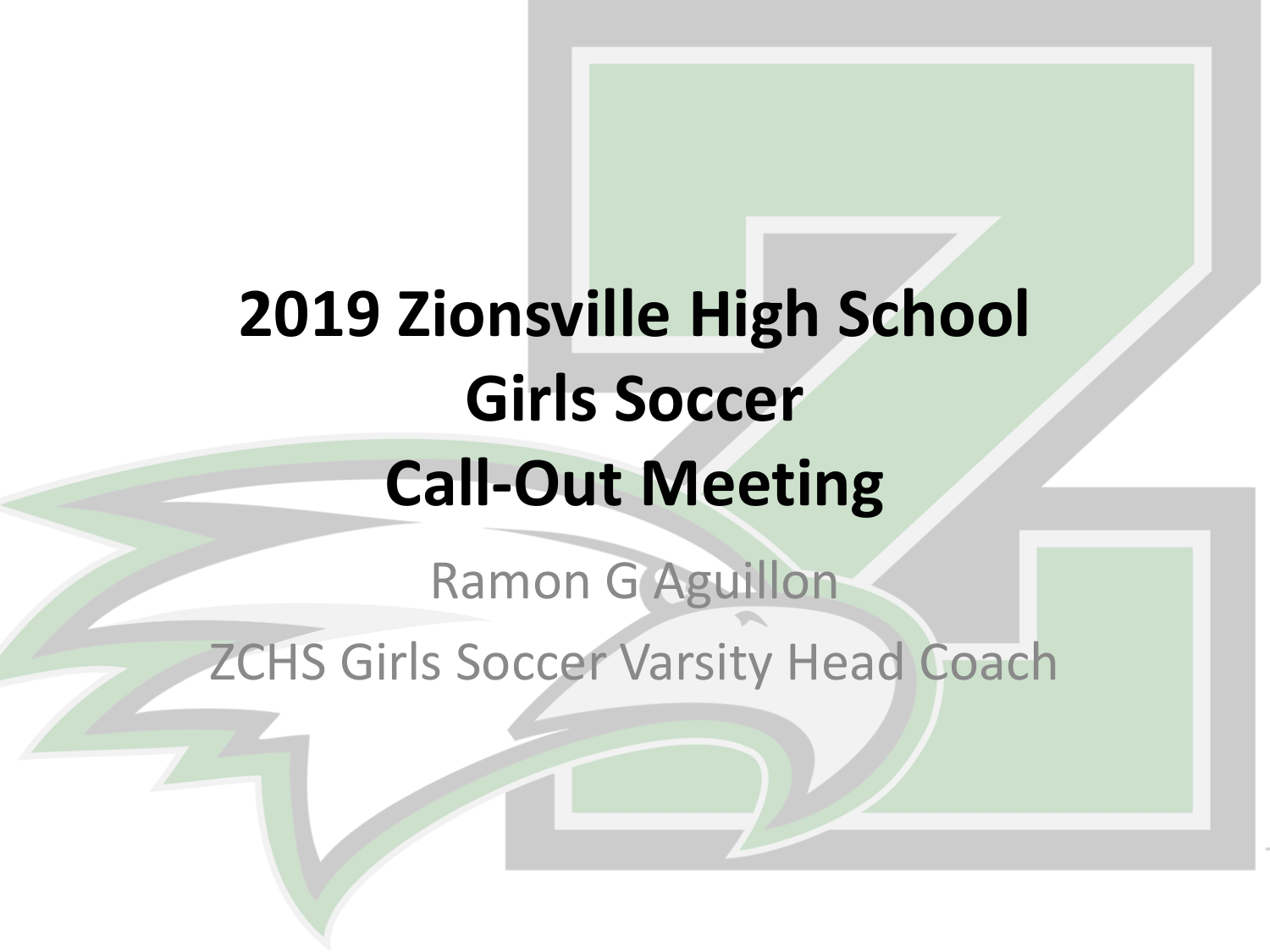### **WHAT IS ZCHS GIRLS SOCCER?**

• It is many great and wonderful memories like this...

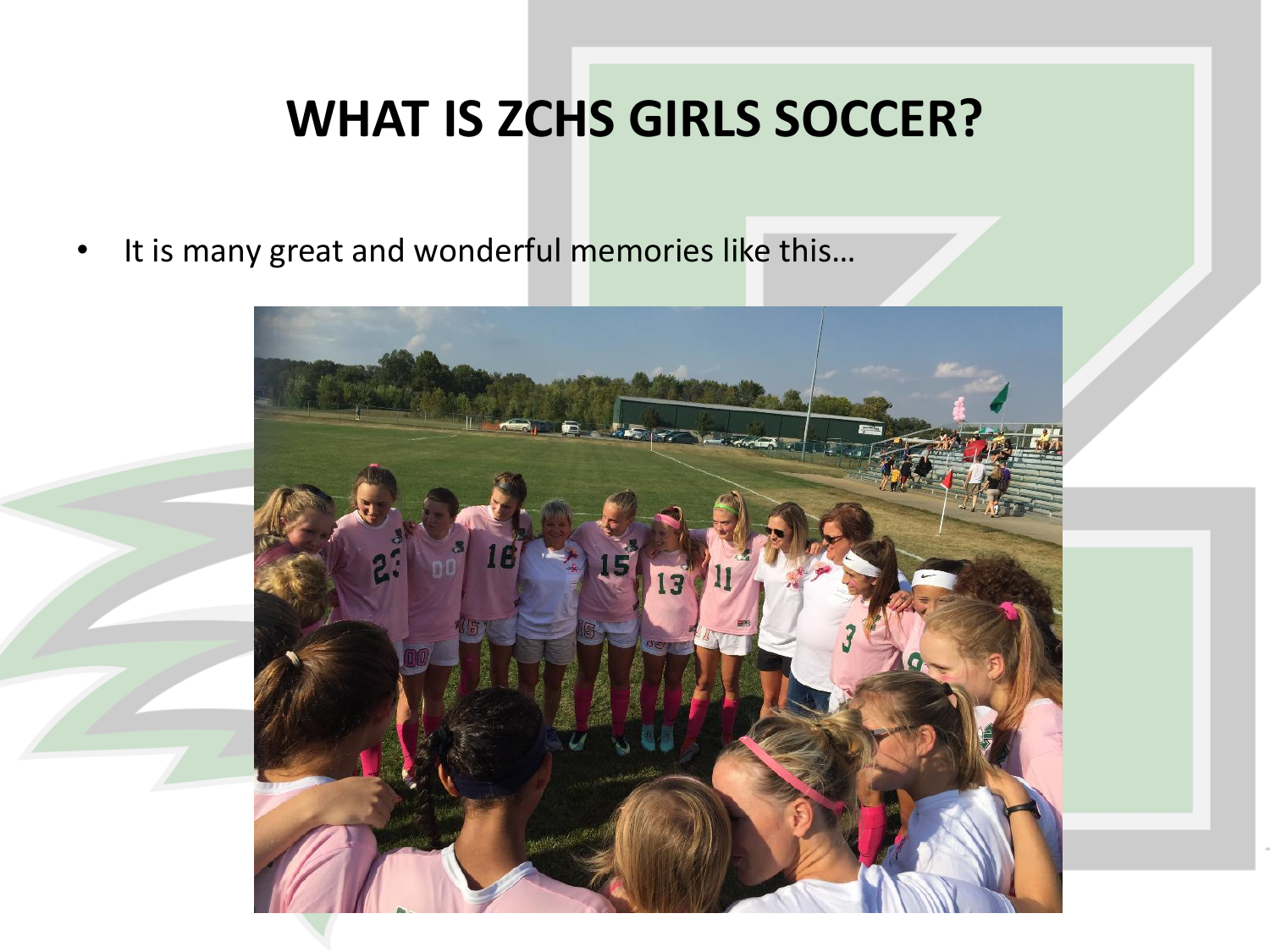### **ZCHS GIRLS SOCCER VISION STATEMENT**

- The ZCHS Girls Soccer Program vision is a soccer community where we are loyally supported, fiercely proud, and recognized as a unifying and innovative force that creates a positive, nurturing, and challenging learning environment.
- It emphasizes fun, enjoyment, teamwork, and skill development, empowering its players and coaches to achieve their full potential while providing memorable experiences that instill a life-long passion for the game of soccer.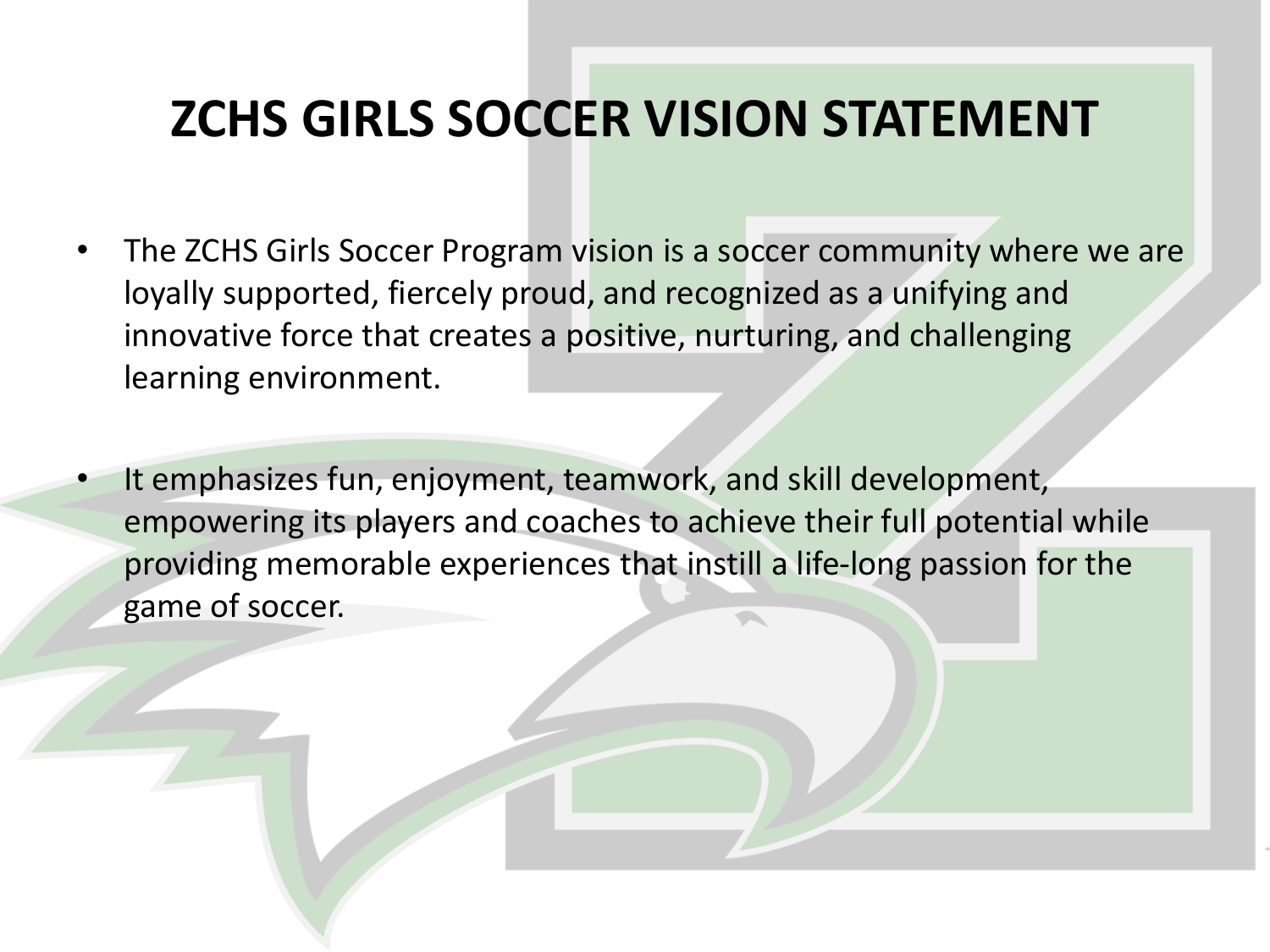### **ZCHS GIRLS SOCCER MISSION STATEMENT**

- The ZCHS Girls Soccer Program mission is to provide the opportunity for soccer play designed to develop individual skills, fitness, teamwork and sportsmanship; to support the physical, mental and emotional development of our players; and to promote, foster and perpetuate the growth of soccer in our community.
- We do this by providing superior coaching, training, facilities and equipment. Our goal is to focus on personal relationships with all of our players and to help develop life skills by leading community enrichment events which are supported by players, parents, coaches, and school administrators.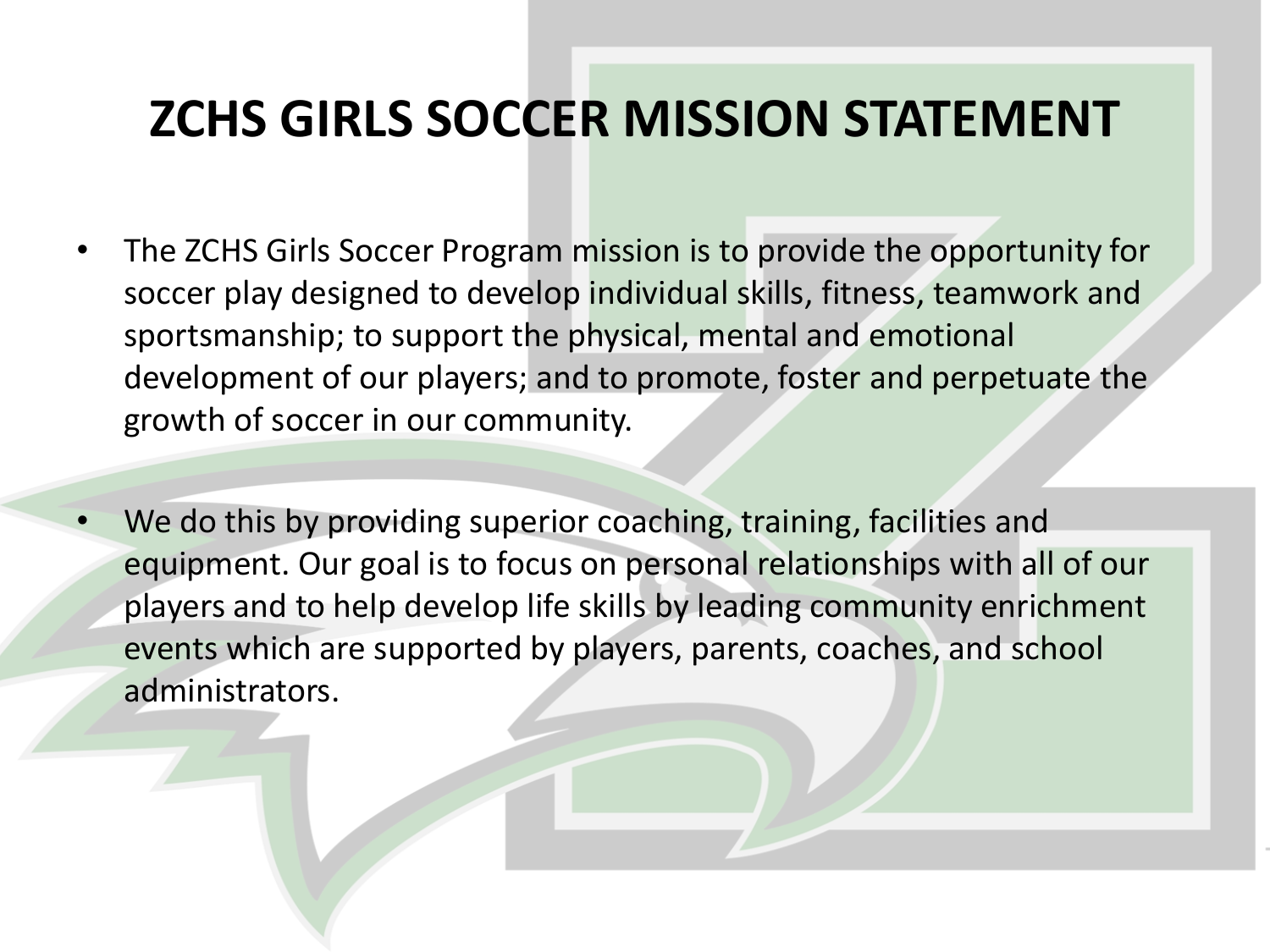### **ZCHS GIRLS SOCCER CORE VALUES**

- *1. We Proudly Represent our Community*
- *2. We Develop Life Skills*
- *3. We Define Winning by Becoming the Best We Can Be*
- *4. We Value Team Accomplishments over Individual Recognition*
- *5. We Work Hard, All the Time*
- *6. We Develop Long Lasting and Meaningful Relationships*
- *7. We Recognize and Appreciate the Role that Parents Play*
- *8. We Create an Environment where Playing Soccer is Fun*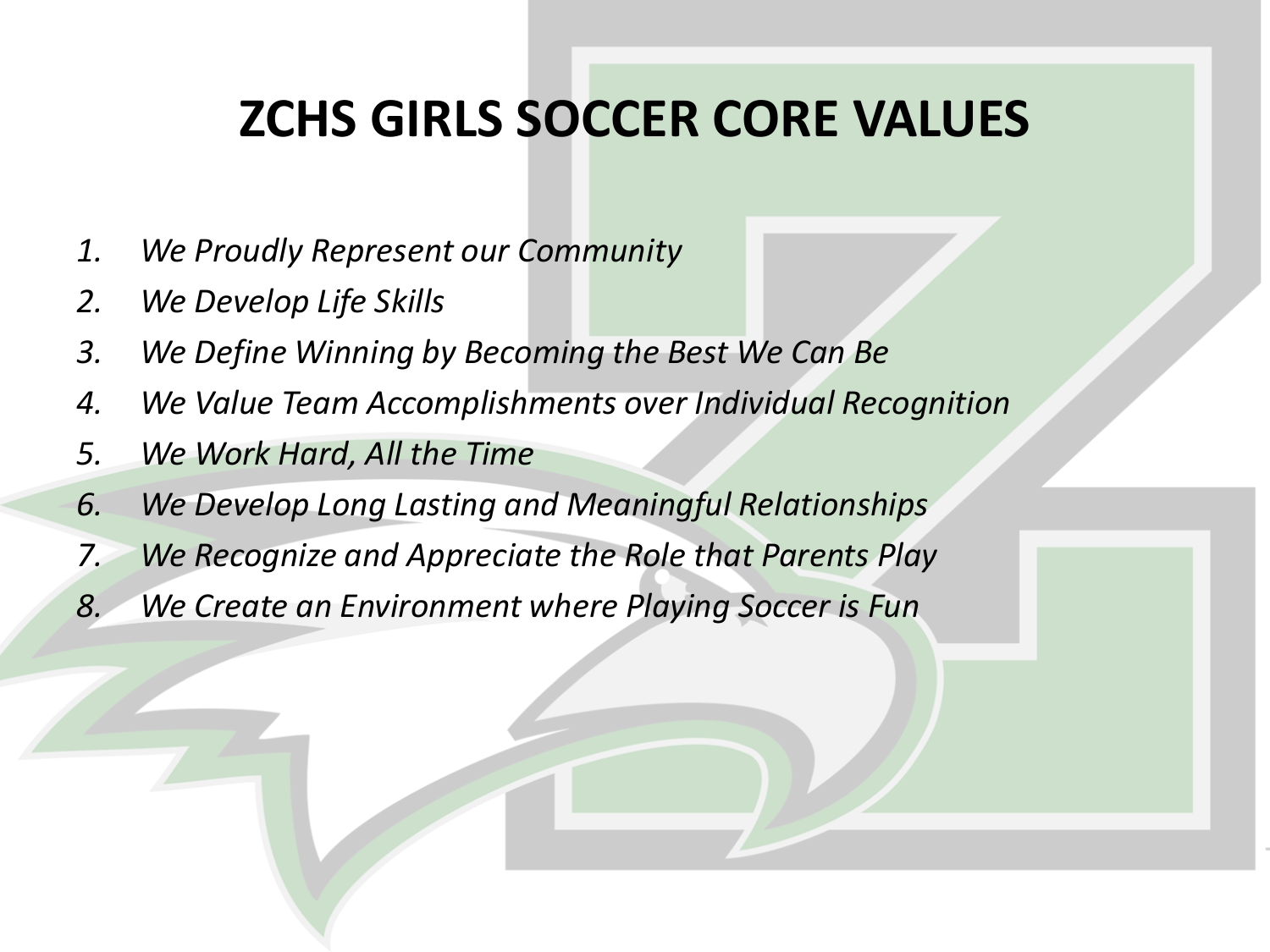### **WHAT DOES ZCHS GIRLS SOCCER OFFER?**

#### • High level Coaching

- Nationally licensed coaches (USSF, NSCAA)
- Experience coaching at HS level
- Experience coaching girls soccer
- Coaches who have played the game at high levels (collegiately, professionally)
- **Personal level of attention and care for players as people**.

#### • High level Competition

- Play against the top girls soccer players ages U14-U18
- Best schedule of any team in the state (for all three teams)
- Lady Eagle Invitational: Best HS tournament in region. Play against the top girls soccer players from OH, IN, KY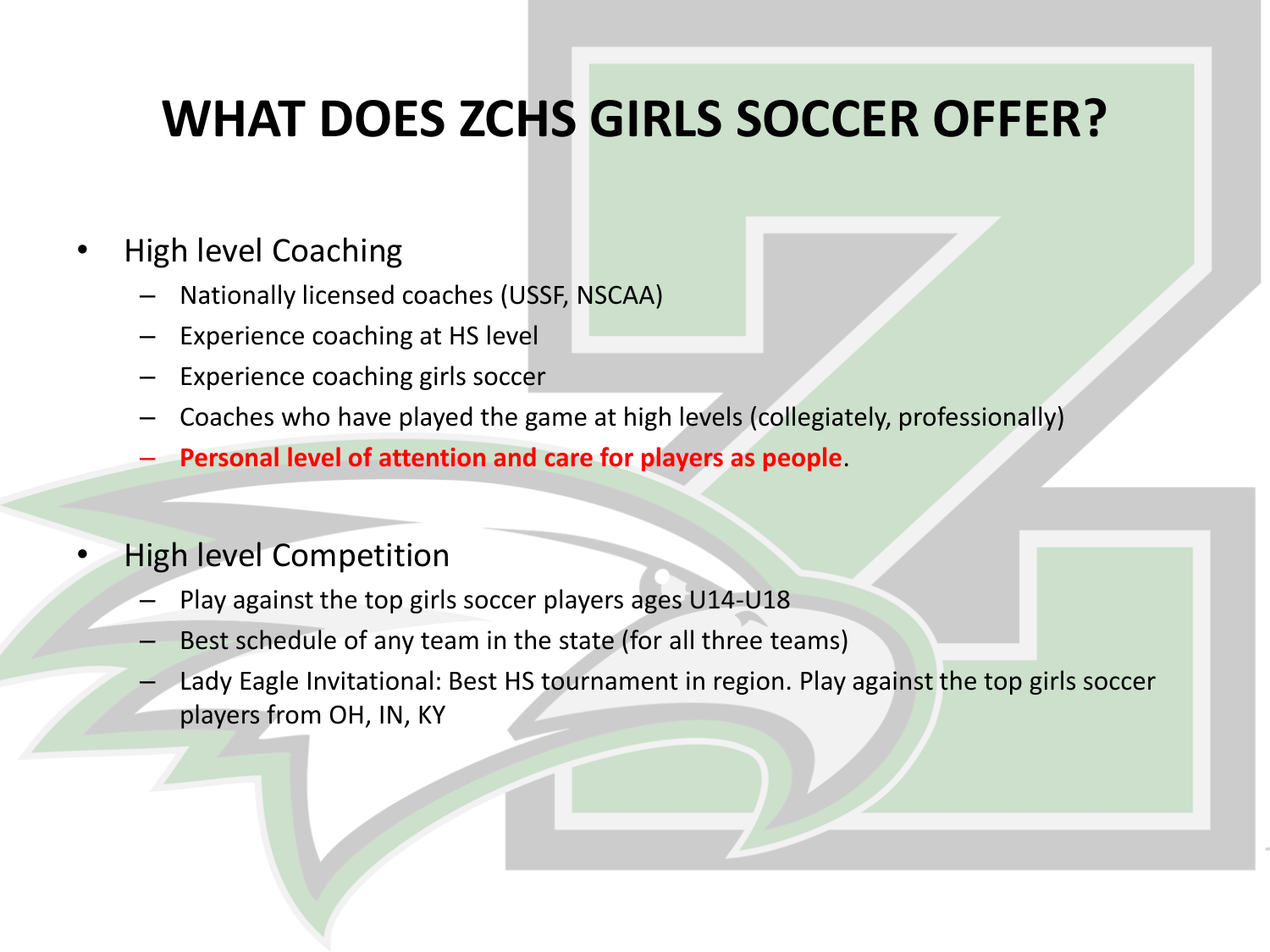### **WHAT DOES ZCHS GIRLS SOCCER OFFER?**

- Community Involvement Programs
	- Breast Cancer Awareness Game- raise funds for breast cancer research
- Leadership and Character Development Programs
	- "Creando Lazos" (Creating Ties) Camp- soccer camp for undeserved community in Indianapolis
	- "The Eagle Way"- Leadership Program during the season
- Opportunities for players interested in competing beyond high school
	- Connection with College Soccer coaches
	- ZHS Coaching staff in close contact with college programs
	- Provide help in college recruiting process
	- Focus on player development
		- Players individual development is different
		- Goal is for every player to become better technically/tactically
		- Choose the best path for each player based on their needs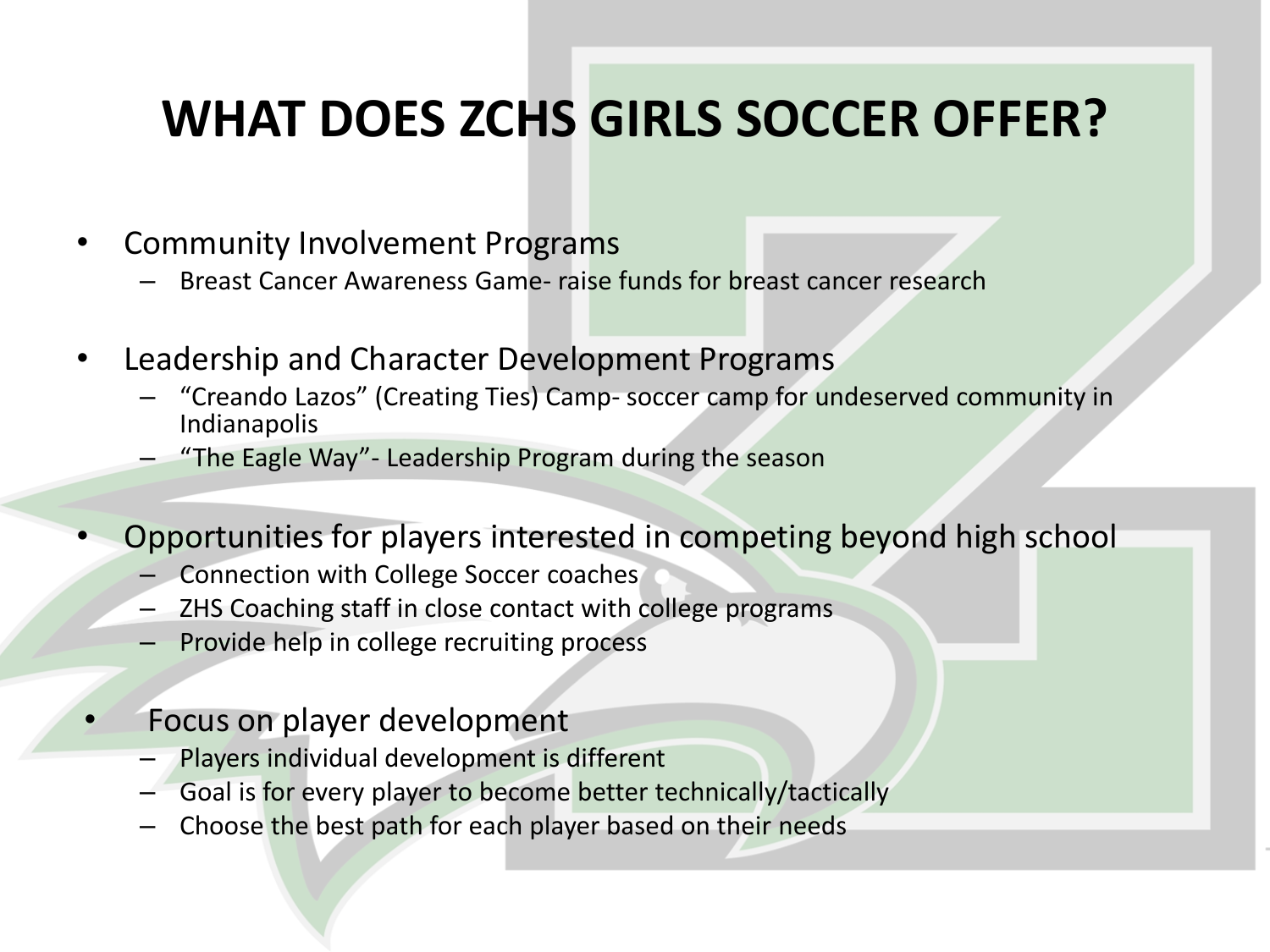## **WHAT DOES ZCHS GIRLS SOCCER OFFER?**

- Strength and Conditioning Program
	- Fitness, weightlifting, conditioning, injury prevention programs
	- Led by certified strength and conditioning coach in state of the art facility
- Outstanding facilities
	- Soccer practice facility with dressing room- 5 full soccer fields
	- State of the art gym/workout facility
	- Use of Football Stadium for practices/games
- **Fun Activities** 
	- Pasta dinners, team bonding activities, etc.
	- **Make the game what it should be: FUN!**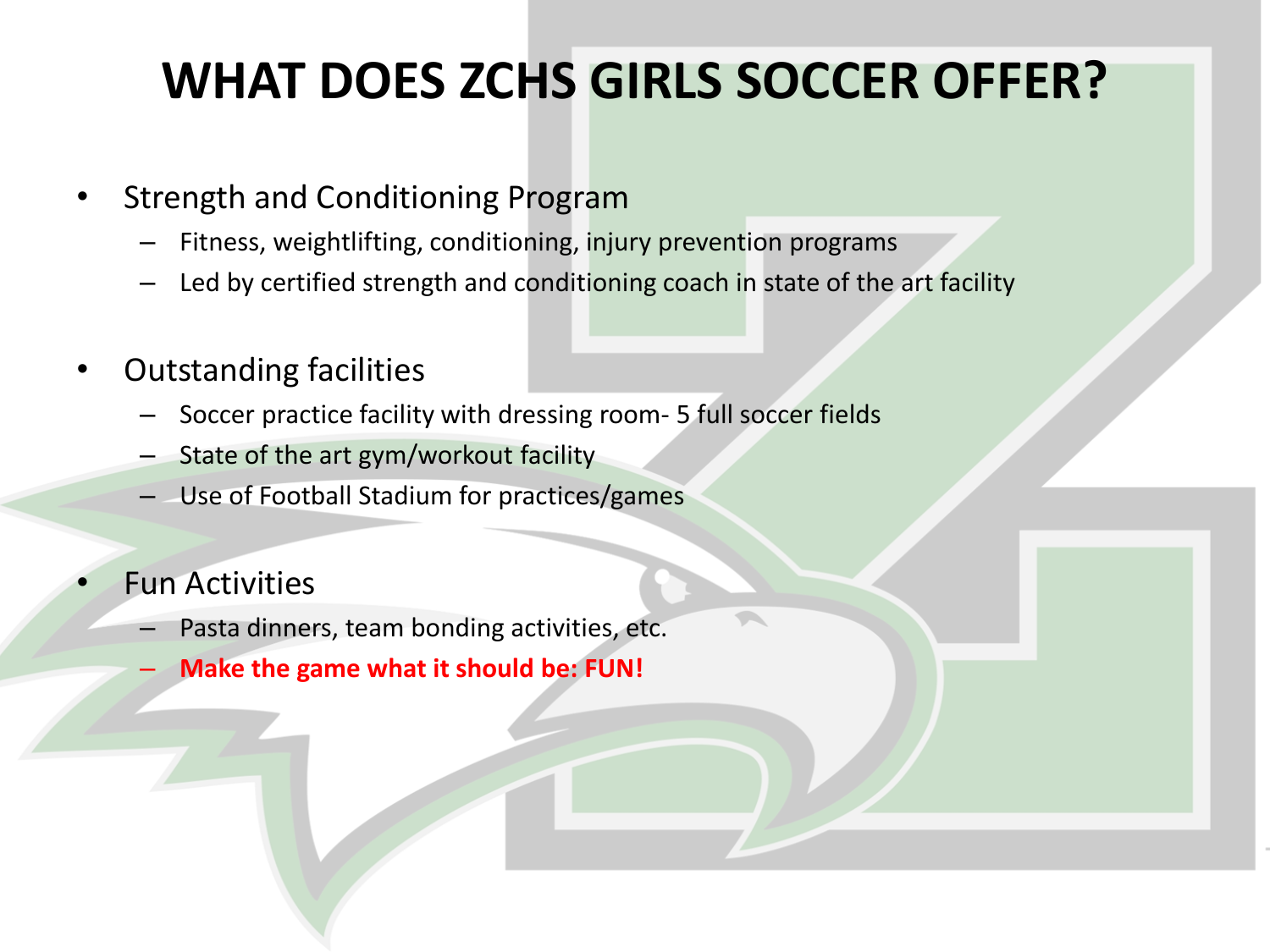# **2019 COACHING STAFF**

- Varsity: Head Coach Ramon Aguillon. Assistant Coach: Kristin Cooley.
	- Coach Ramon will be returning for his 12th season leading the ZHS Lady Eagles Program.
	- Coach Cooley will be returning for her 6th season with the program and 2nd year as Varsity Assistant
- JV: Head Coach: Rita Lickliter. Assistant Coach: Dani Harrison.
	- Coach Rita will be returning for her 7th season with the team.
	- Coach Dani will be returning for her 3rd season as JV Assistant Coach
- Frosh Team: Head Coach: Shannon Riearson. Assistant Coach: Haley Elmore.
	- Coach Shannon will be joining the coaching staff. She has lots of high school coaching experience at Fort Wayne Northrop, played at IPFW.
	- Coach Haley will also join the coaching staff. Currently coaching ZYSA 7<sup>th</sup> and 8<sup>th</sup> grade girls teams. She played HS soccer at Evansville North.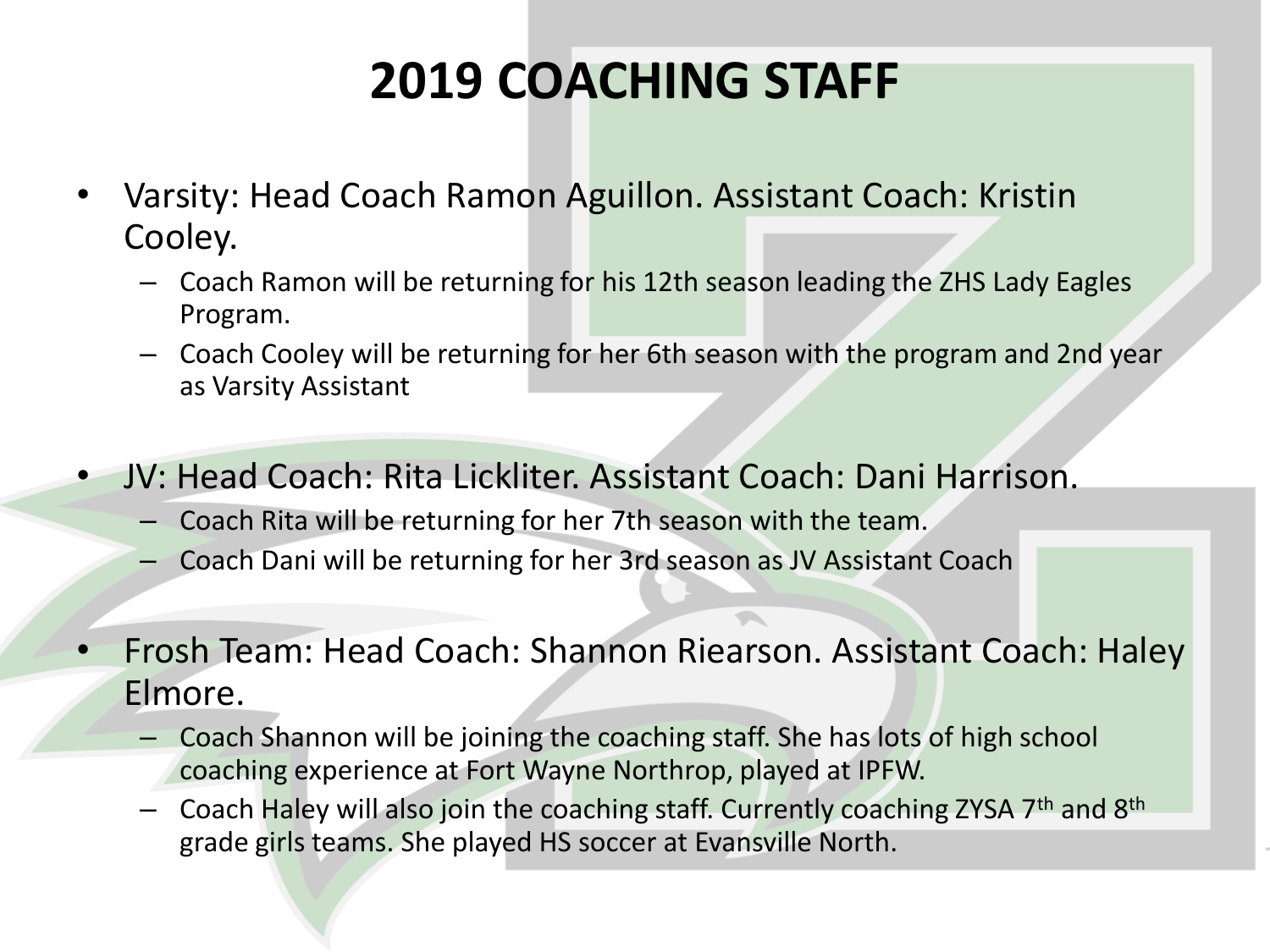### **WHAT IS THE SUMMER TRAINING PROGRAM?**

- Opportunity for players to improve skills/fitness in preparation for tryouts
- Voluntary participation, optional but encouraged
- Begins June 17<sup>th</sup> and ends August 3<sup>rd</sup>
- Many activities offered: Strength Training, Conditioning, Futsal, Open Field sessions, scrimmages, tournaments, team camp
- Some activities have a cost, such as tournaments, and official team camp
- Summer calendar can be found on team website and TeamSnap
- Registration and payment for all summer activities will be done online at the team's website, registration form available at the following link: [http://www.zionsvilleladyeaglessoccer.com](http://www.zionsvilleladyeaglessoccer.com/)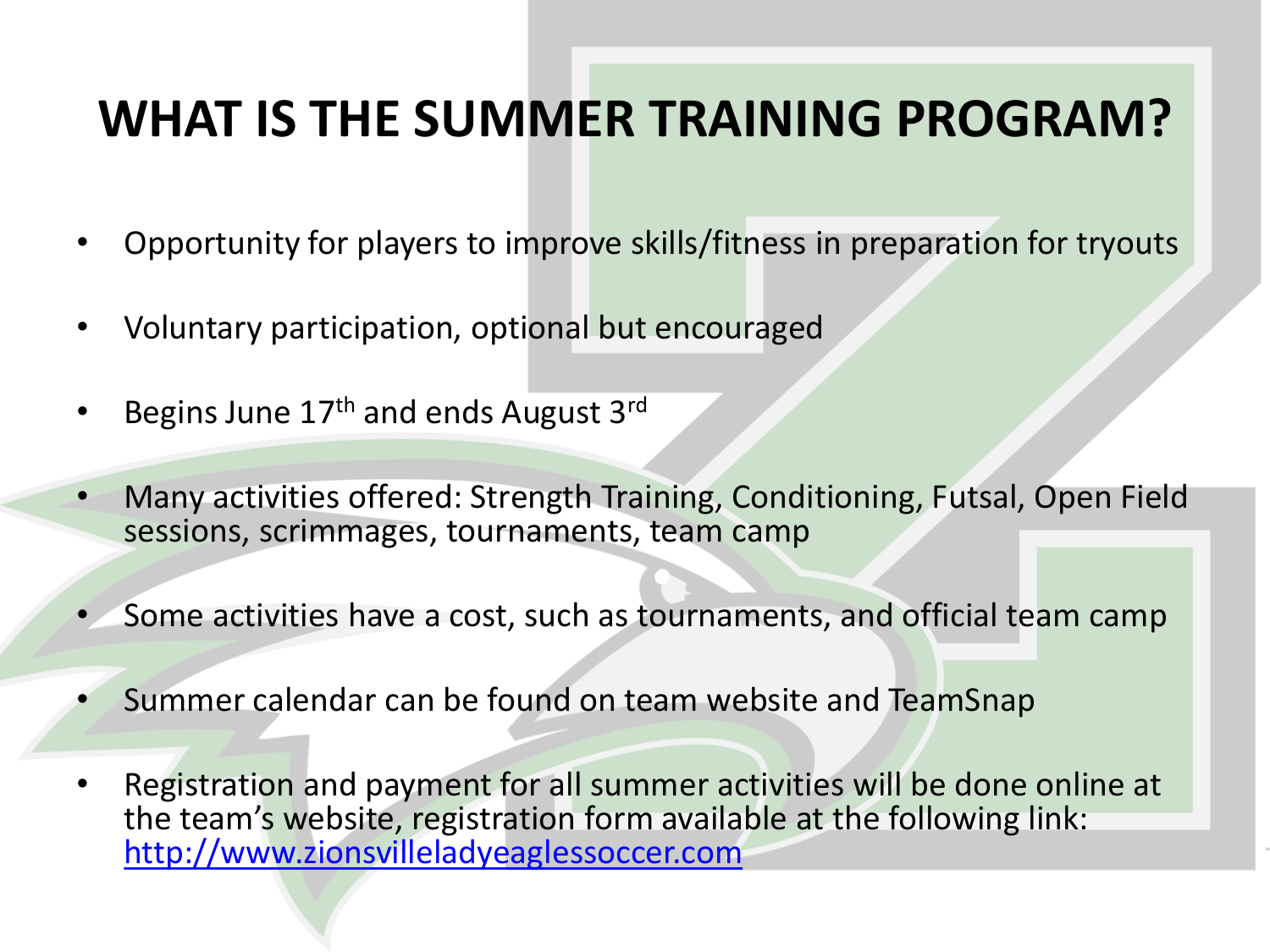- 1. Strength Training/Futsal Program (Monday/Thursday):
	- Improve players technical ability, fitness, strength and conditioning
	- Focused on refining and improving player's ball control skills, footwork, and touch
	- Strength training sessions led by coach David Williams
	- Futsal sessions led by ZHS Girls Soccer coaching staff
	- Start Date: June 17th.
	- End Date: July 25th
	- Time: 7-9AM.
		- 7-8AM: Futsal.
		- 8-9AM: Strength Training
	- Cost: None
	- Location: ZCHS Fieldhouse and Weight Room (located on school property)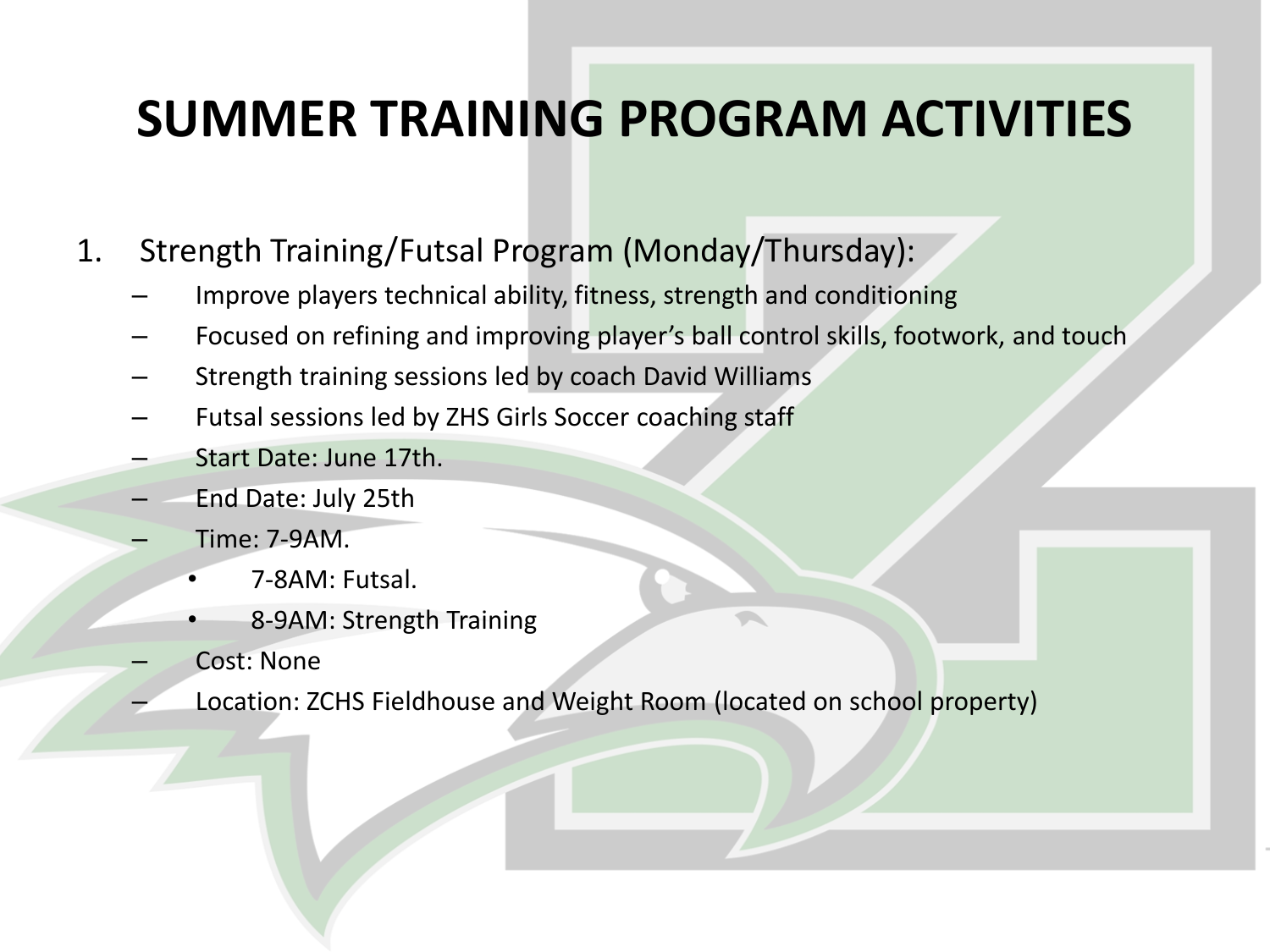### **INFORMATION ON APC CLASSES**

- We strongly encourage all players to sign up for Advanced Physical Conditioning (APC) class
- The class will focus on strength and conditioning and injury prevention.
- For the incoming freshmen, here are the steps you need to take in order to be eligible for APC:
	- 1)Summer before 9th grade: Enroll in Summer PE2 online class
	- 2) Fall 9th grade year: Enroll in Regular PE1 class.
	- 3)Spring 9th grade year- Enroll in APC class
- For returning players, you need to make sure you have taken PE1 class; if you have not then you can sign up for PE online class this summer in order to be eligible for Fall APC class. If you have any questions about this feel free to contact Coach Pat Echeverria at: [sturnquist@zcs.k12.in.us](mailto:sturnquist@zcs.k12.in.us)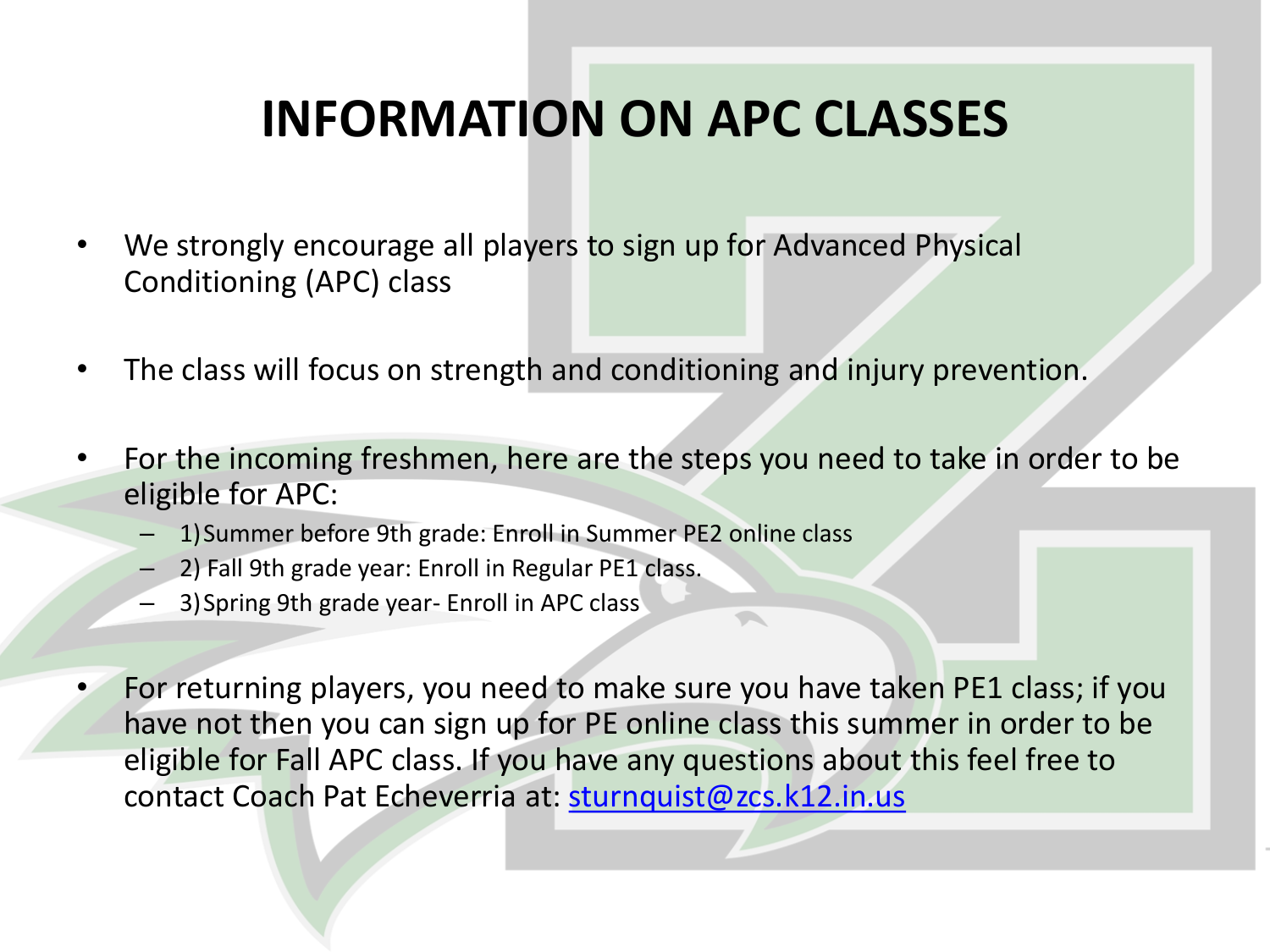- 2. Open Field Sessions (Tuesday/Wednesday/Thursday):
	- Focused on small sided activities/free play
	- Themes: Technical Tuesday, World Cup Wednesday, Transition Thursday
	- Start date: June 18th. End Date: July 25th
	- Time: 6:30-8:30PM
	- Cost: None
	- Location: 875E Practice Facility (4400 S 875 E Zionsville, IN 46077)
- 3. Creando Lazos (Creating Ties) Soccer Camp
	- Players develop and run a soccer camp for underserved community in Indianapolis
	- Camp Dates: June 24th-28th (Monday-Friday)
	- Time: 6:00-8:00PM
	- Cost: None
	- Location: John Knox Presbyterian Church.
	- Bus Transportation will be available from school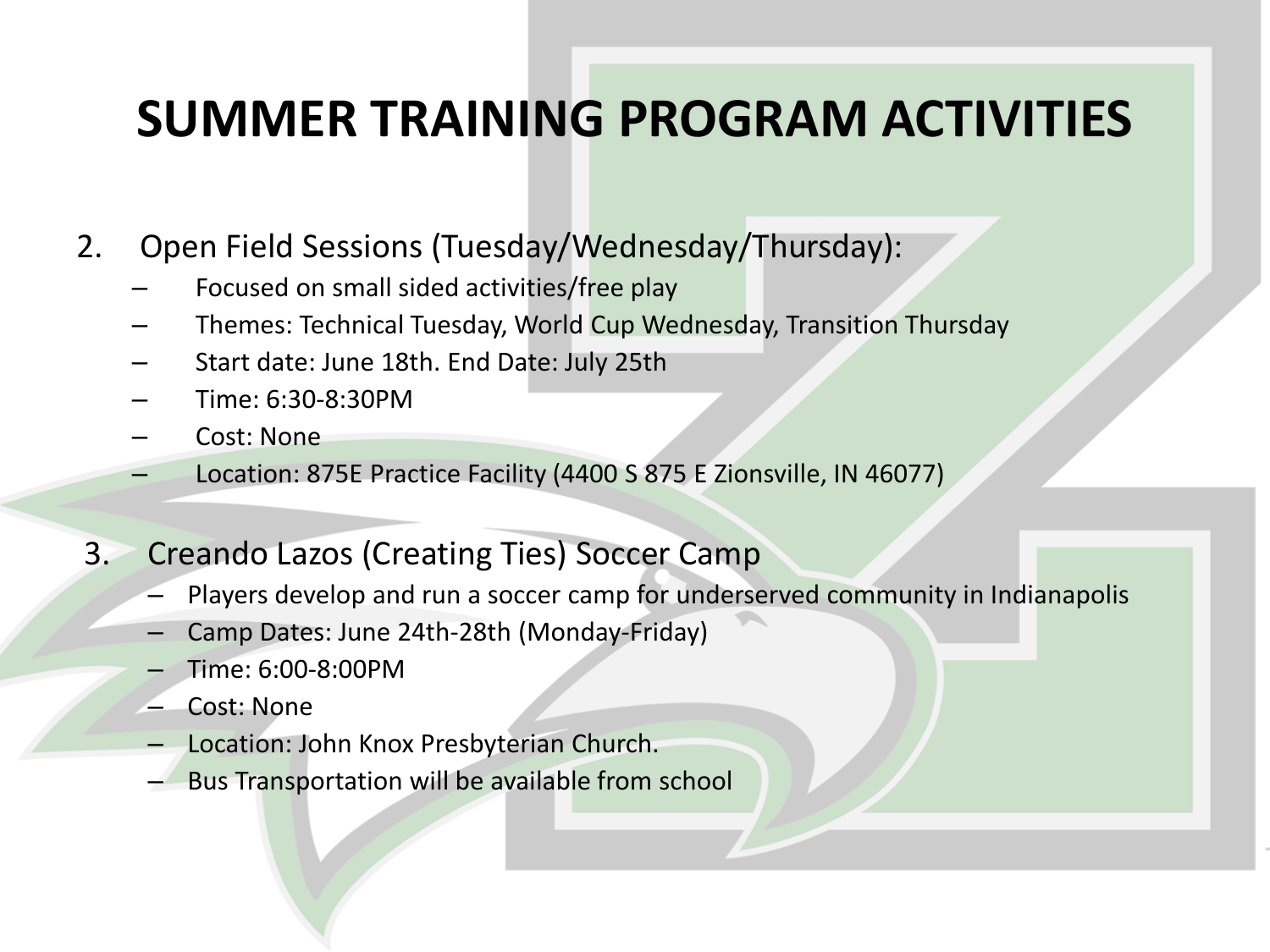#### 4. Moratorium Week

- Designed so that players have an official week off in the summer
- Per IHSAA rules, coaches are not allowed to hold any team practices during this week
- Players can choose to train individually (not together) but it cannot be in school property
- Dates: July 1<sup>st</sup>-7th
- Great time to take vacation!

#### 5. Brownsburg Summer Friendlies

- Summer tournament hosted by Brownsburg HS
- Date: Saturday July 13th
- Cost: \$25/player for team registration fee
- Location: Brownsburg HS practice facility
- Number of teams: Two teams of 18-20 players each
- Format: Each team will play two 80 minute games.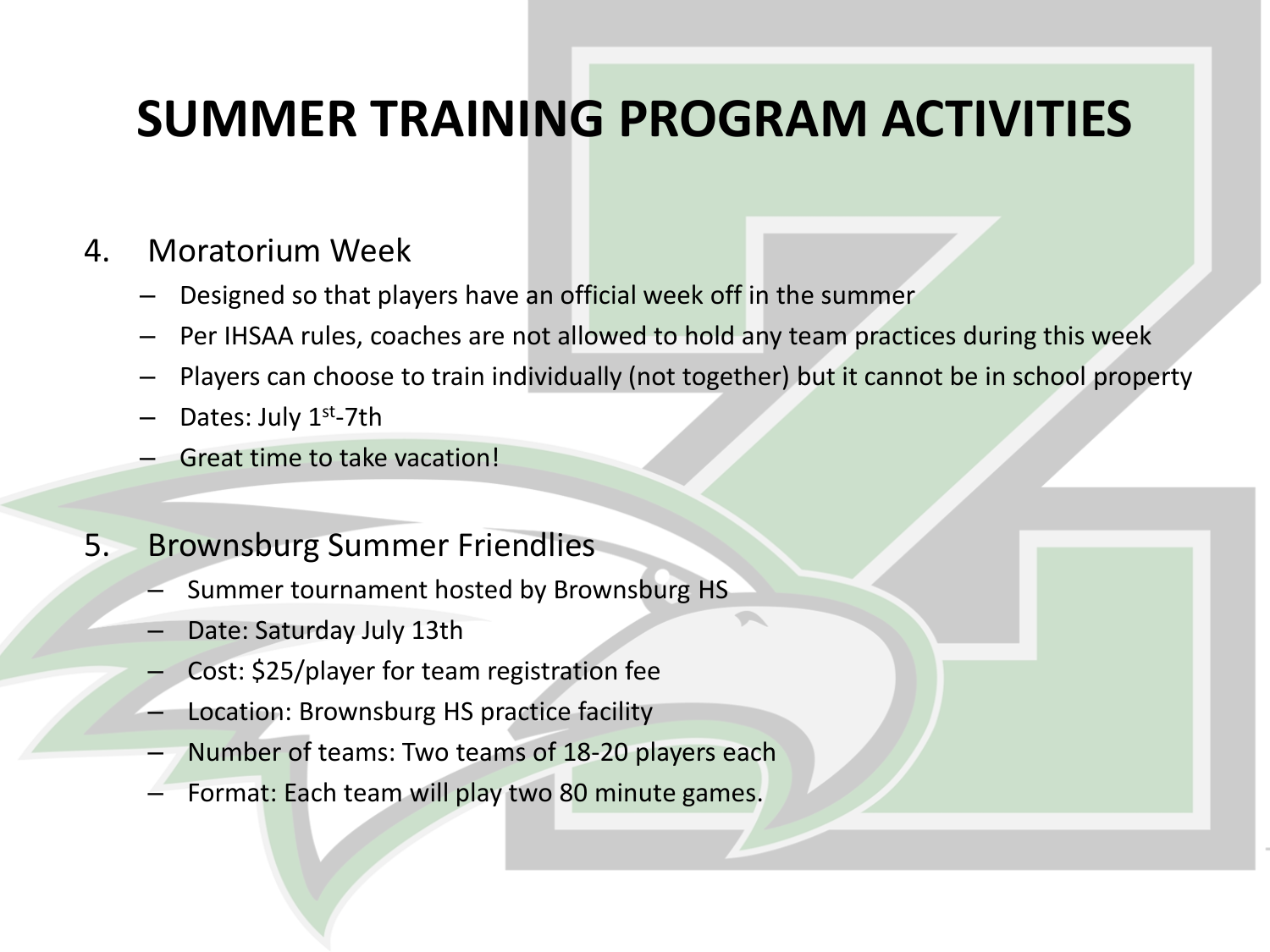#### 6. Alumni Game

- Game featuring current players vs Alumni
- Date: Thursday July 18th
- Time: 8:30PM
- Location: St. Vincent Field (ZHS Football Stadium)
- Rosters: Will be made up mostly of returning Varsity players. If additional players are needed coaches will select team members based on specific position needs

#### 7. Golf Fundraiser

- New event this year!
- Designed to raise funds for our Rachel Fiege Memorial Scholarship
- Date: Saturday July 20th
- Time: 10AM-2PM (tentative)
- Location: Golf Club of Indiana (tentative)
- More info to be provided soon!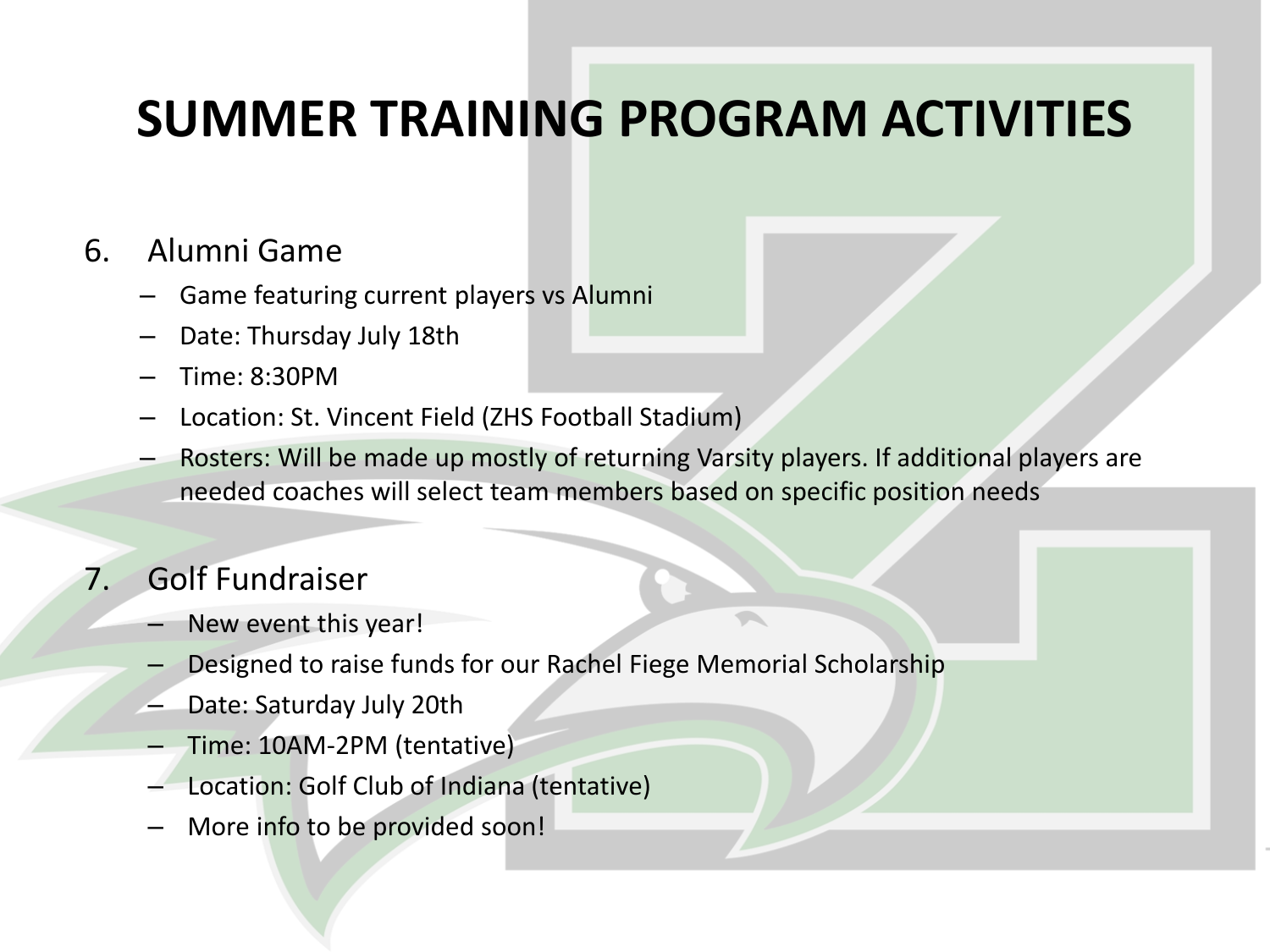#### 8. Carmel Summer Tournament

- Date: July 26th-27th (Friday-Saturday)
- Cost: \$50/player
- Location: River Road Complex. East 126th Street and River Road. Carmel, IN 46033.
- Number of teams: Three teams of 18-20 players each
- Format: Each team will play between 2-3 games.
- Schedule: Info provided closer to tournament date
- 9. Team Camp
	- Date: July 30, 31, August 1 (Tuesday through Thursday)
	- Time: 6:30-8:30PM
	- Cost: \$100/player (2 Practice T-shirts, Alumni game shirts, ref fees, other summer expenses)
	- Location: 875E Practice Facility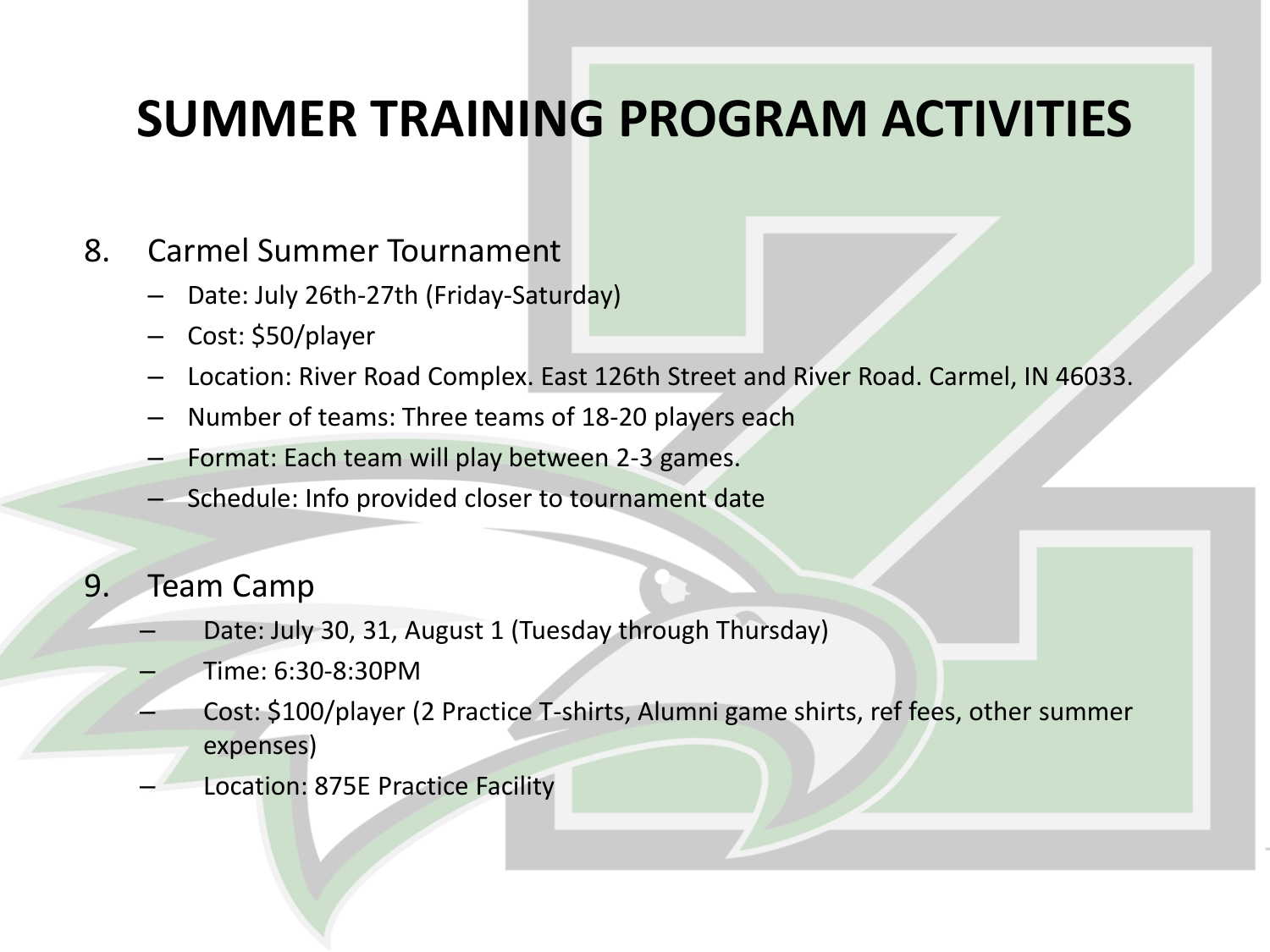### **SUMMER TRAINING PROGRAM DISCLAIMER**

- Participation in team activities during the summer is optional
- The summer training program is offered as an opportunity for players to improve their skills and fitness levels in preparation for tryouts
- Each player has the choice to participate in these sessions or not
- Players who do not choose to participate in the optional summer training program are responsible to train on their own and be physically fit for tryouts
- **Team selection WILL NOT be based on attendance or lack thereof during the summer soccer activities, ultimately tryouts not summer training participation will determine team placement**.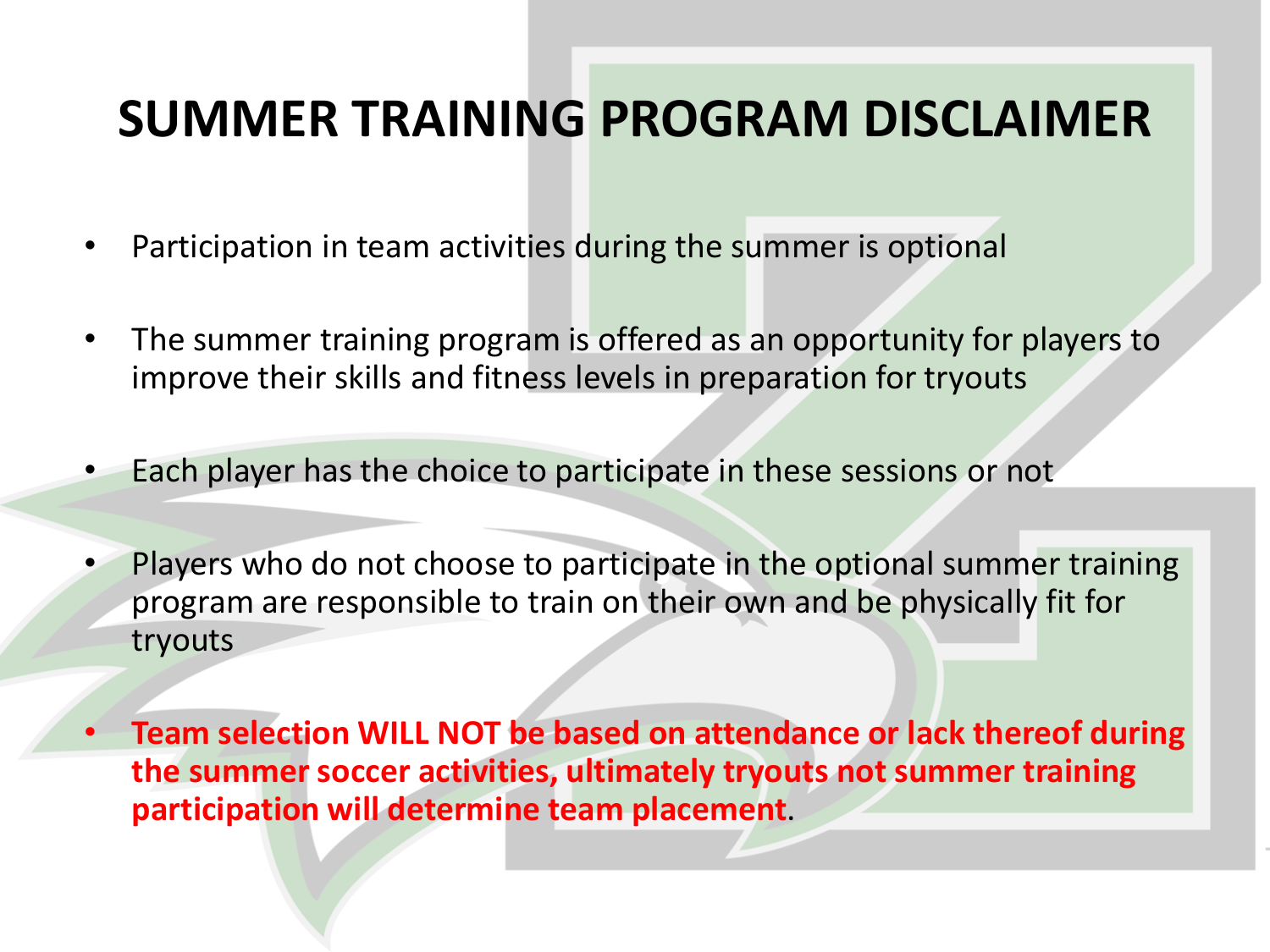### **SUMMER REGISTRATION AND PAYMENT**

- Registration and payment for all summer activities will be done online at the team's website: [http://www.zionsvilleladyeaglessoccer.com](http://www.zionsvilleladyeaglessoccer.com/). In order to register click on the Registration tab and follow the next steps:
- 1. Fill out all information required
- 2. If you have two or more daughters in our program, you will need to register each one of them separately
- 3. At the bottom of the form you will find the fees for Brownsburg Friendlies (\$25); Carmel Summer Tournament (\$50) and Team Camp (\$100).
- 4. Payment will be made via checks. NOTE: We will not use Pay Pal anymore, all fees need to be paid via check made to Zionsville Girls Soccer and mailed to team treasurer Joe Busald at P.O. Box 221 Lebanon, IN 46052.
- **5. ALL PLAYERS MUST REGISTER ONLINE AND PAY NO LATER THAN MAY 15th** .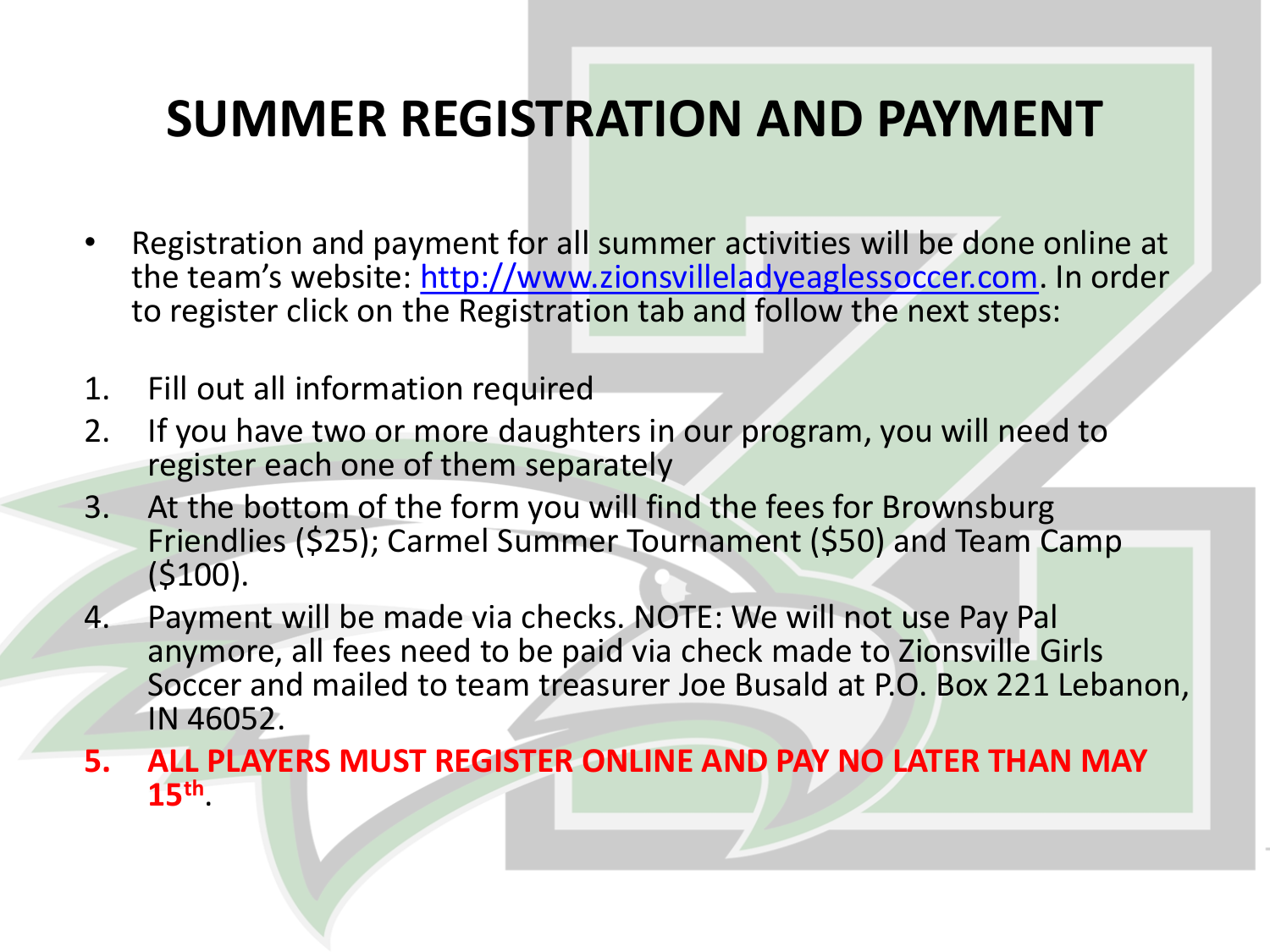### **PRACTICE GEAR**

- Players will receive (2) t-shirts as part of team camp fee as the official practice gear (Green and White).
- If a player cannot attend team camp, shirts need to be purchased separately on team website Online store
	- Cost for the t-shirts is \$50 (\$25/each)
- If players want to buy additional shirts besides the ones provided at camp they can do so as well using the same online web store
- Players will be responsible to wear their own shorts and socks (green and white)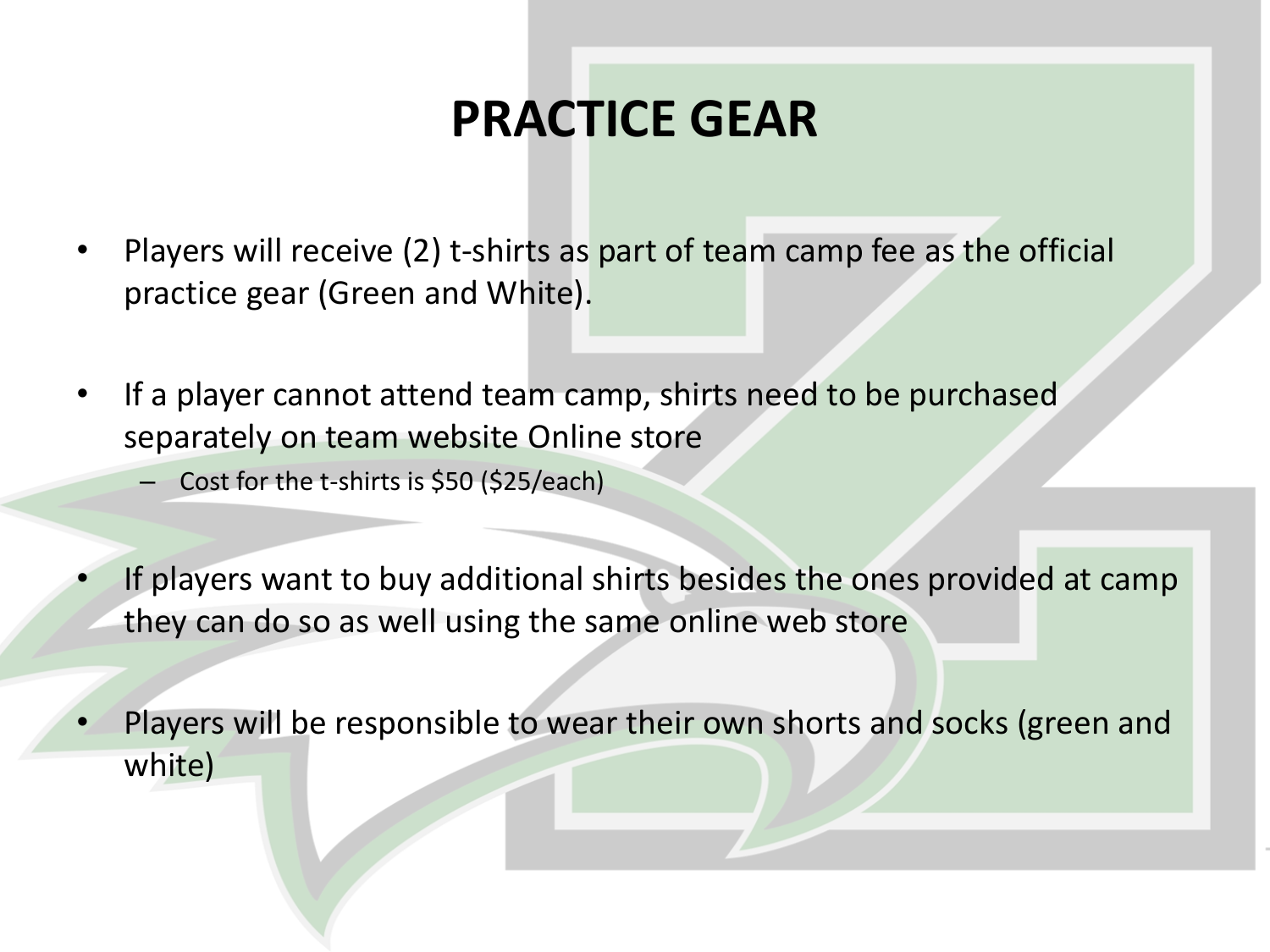# **TRYOUTS INFORMATION**

- Tryouts will be held Monday August 5<sup>th</sup> and end Tuesday August 6<sup>th</sup>
	- Players are expected to attend both days. In case there are conflicts contact head coach Ramon Aguillon ASAP
- There will be two training sessions per day during tryouts
	- Times: 6:30-8:00AM and 6:30-8:30PM
	- Location: 875E Practice Facility
- Teams will be announced on Tuesday August 6<sup>th</sup> after the evening session.
	- Players will meet face to face with coaches and get notified of their team selection
- In order to explain the tryouts process there will be a tryouts meeting
	- Sunday August 4<sup>th</sup>. Time: 6:00PM. Location: ZCHS Freshman LGI Room.
	- Players and parents are encouraged to attend.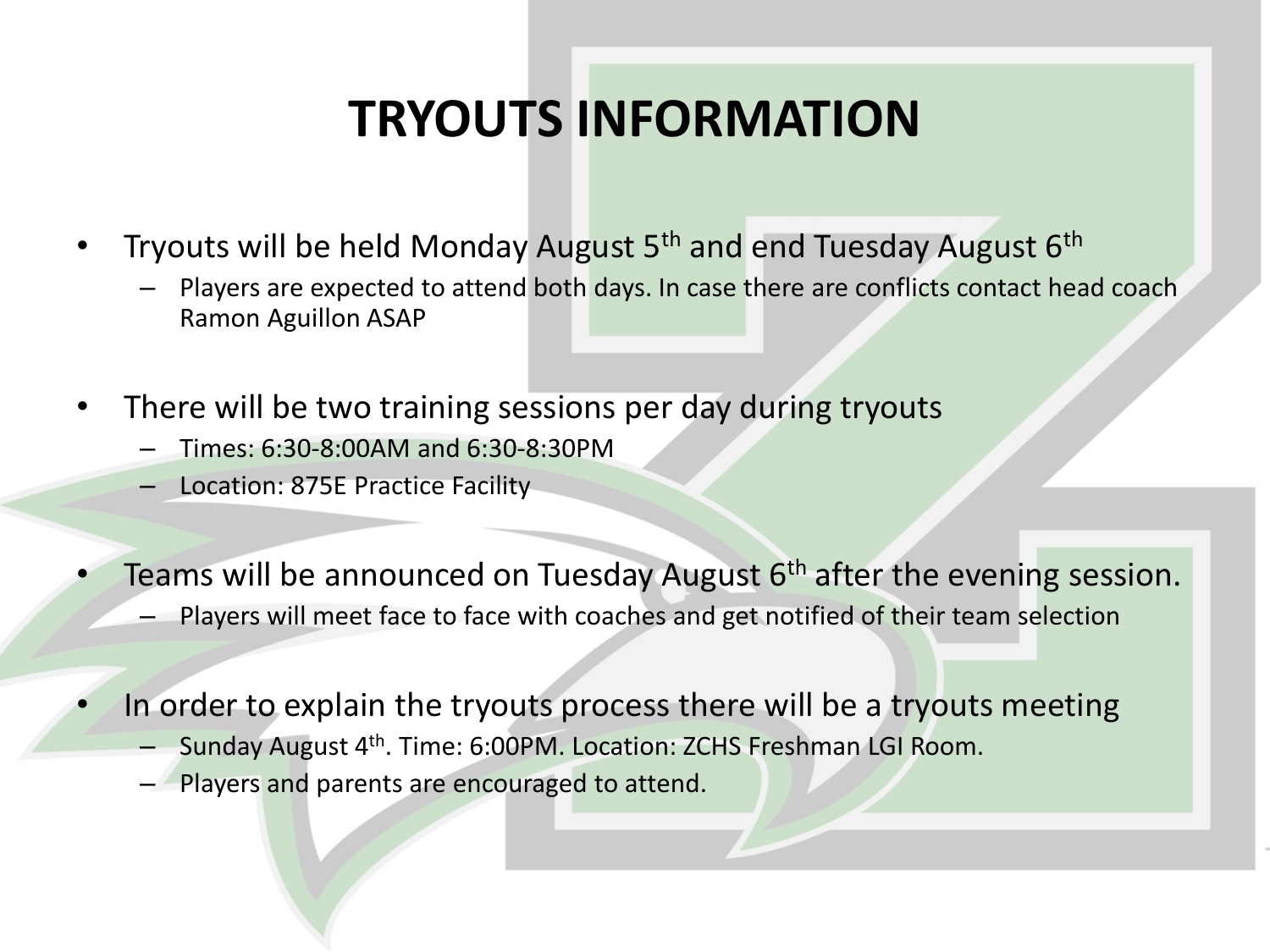# **TRYOUTS FORMS**

- All players trying out will require the following documents on file prior to the first day of tryouts:
	- Physical Form
	- Emergency Medical Form
	- Athletic Code of Conduct Form
	- IMPACT Test
	- Program Support Fee (Cost to be determined by school's athletic office)
- No athlete can participate in tryouts until all of these documents are on file in the Athletic Office.  $\blacksquare$
- Forms can be found at: [http://zhs.zcs.k12.in.us/apps/pages/athletic\\_forms](http://zhs.zcs.k12.in.us/apps/pages/athletic_forms)
- Coaches will not collect any of these documents. They must be turned in directly to the Athletic Office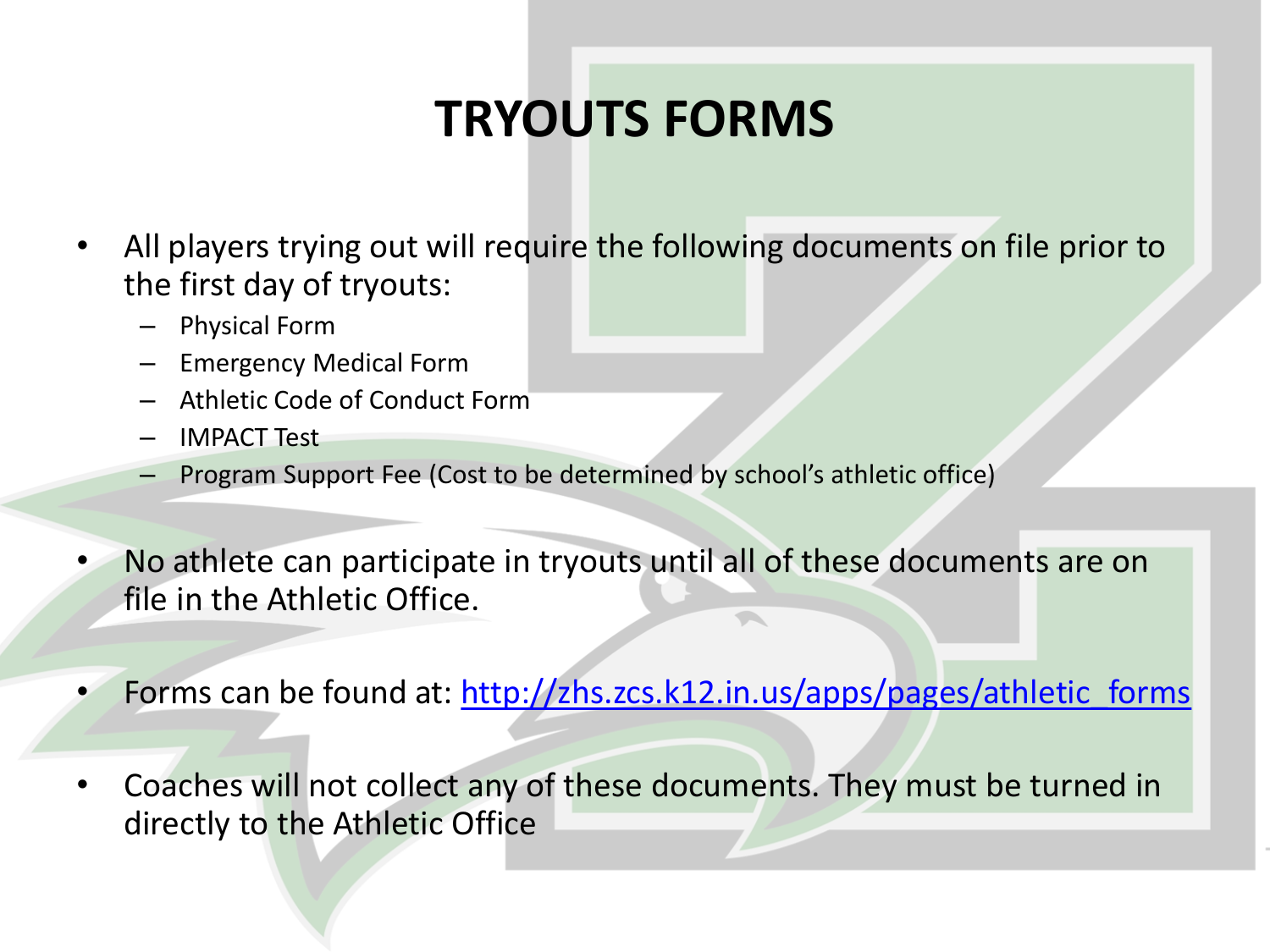# **TRYOUTS FORMS- PHYSICALS**

- Physicals offered at St. Vincent Sports Performance locations.
	- Tuesday May 28: 6-9PM at Clay Terrace (14455 Clay Terrace Blvd A & B, Carmel, IN 46032)
	- Sunday June 2: 1-3PM at St. Vincent Center Downtown (201 S. Delaware Suite 500 Indianapolis, IN 46204)
	- Thursday August 1: 6-9PM at Clay Terrace (14455 Clay Terrace Blvd A & B, Carmel, IN 46032)
- Echocardiogram Screening available at an additional cost (\$20). You must register separately
- Parents have the option to do physicals with their own family physician but must use the required IHSAA form
	- Must be dated May 1st 2019 or later in order to be valid for the 2018-2019 season
- More information on Online Paperwork, IMPACT test and other forms needed before tryouts will be communicated during the summer.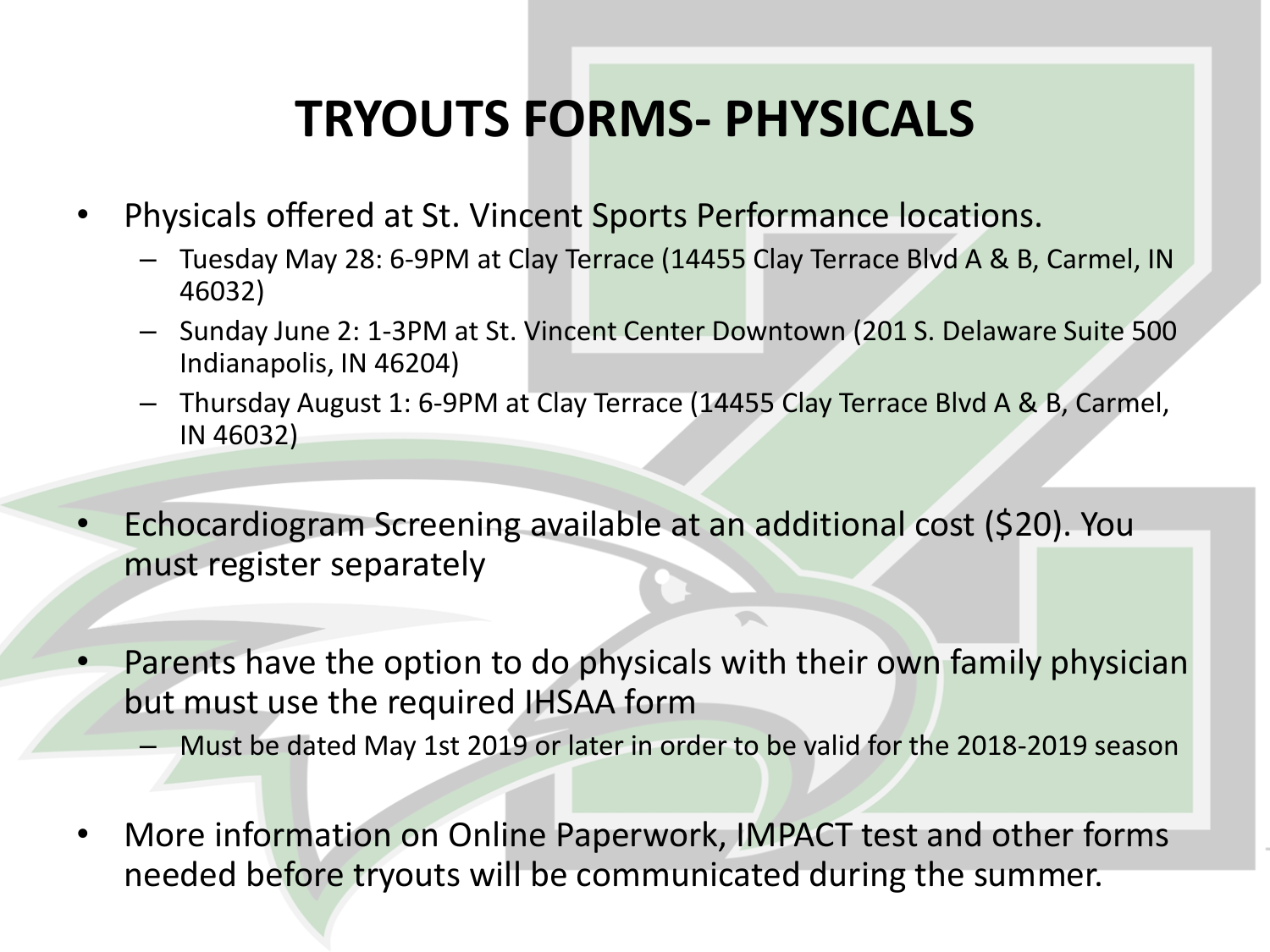### **TRYOUTS- NUMBER OF TEAMS**

- The Zionsville High School program offers three teams:
	- Varsity, Junior Varsity and Frosh
- The Varsity team is made up mostly of upperclassmen (Sr/Jr). Some lowerclassmen (So/Fr) can be selected based on ability/team needs
- The JV team is made up mostly of lowerclassmen (So/Fr). Some Jr. can be selected. Sr. usually don't participate on JV team but there can be some exceptions
- The Frosh team is made up mostly of Freshman players. Some Sophomores can be selected. Jr/Sr. usually do not participate, but there can be some exceptions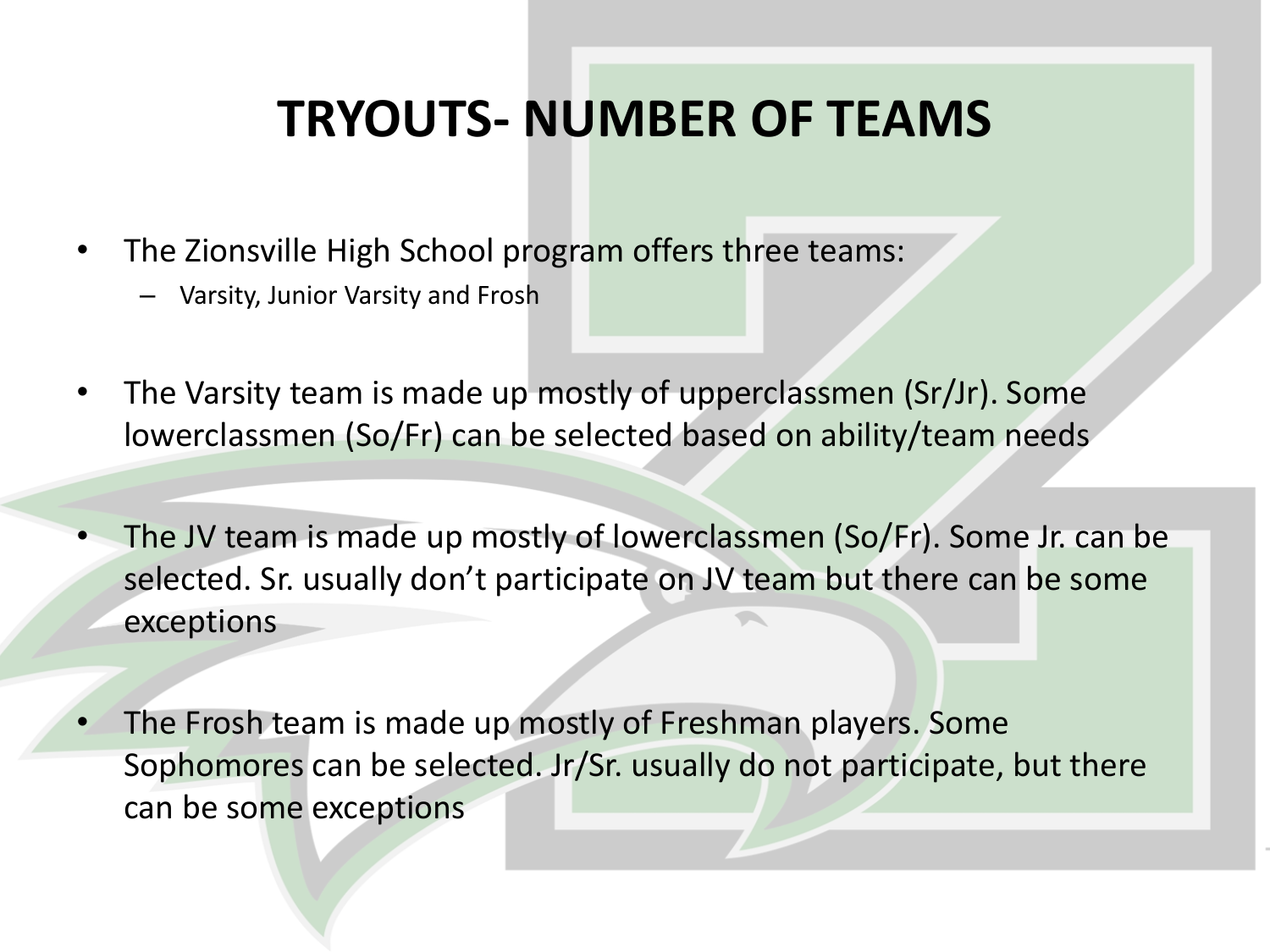## **TRYOUTS- PROGRAM CUT POLICY**

- The program goal is to keep as many players as possible (especially incoming Freshman)
- Average roster size is between 18-20 players per team
- If we have a large number of players trying out, the coaching staff will evaluate the need to make cuts
- The coaching staff will communicate in advance of tryouts if cuts are expected

• Areas that players will be assessed during tryouts include: Technical, Tactical, Fitness, Attitude, Determination, Responsibility, Coachability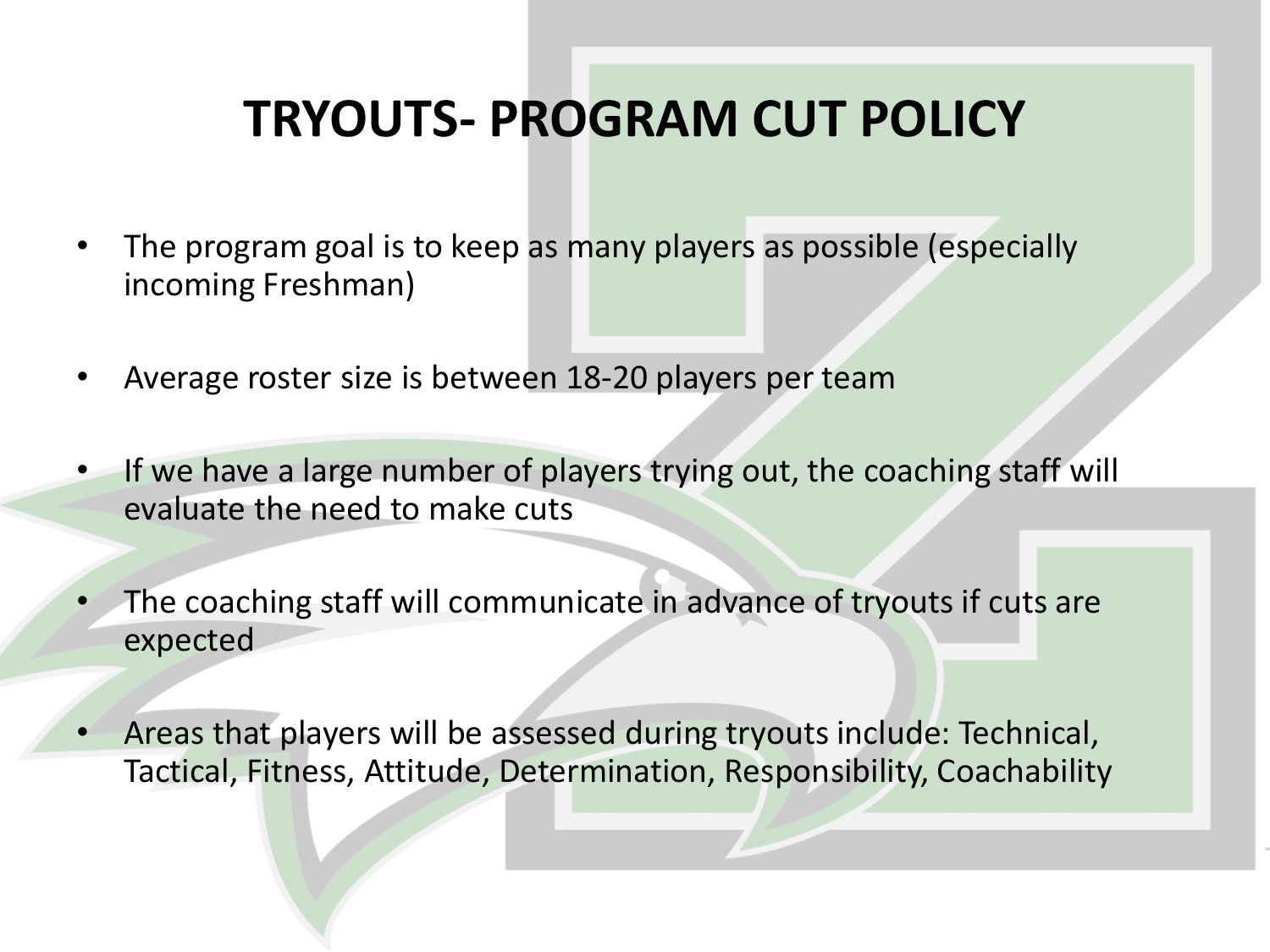# **TRYOUTS- FITNESS TESTS**

- Cooper Test:
	- Total number of laps around track completed in 12 minutes
	- Field players: 7 laps in 12 minutes. Goalkeepers: 6 ½ laps in 12 minutes
- $120's$ :
	- Each player will be required to run 120 yard sprints in less than 20 seconds
	- They must jog back and return to starting line in 40 seconds. The total time of the run should not exceed 60 seconds
	- Once they finish the run, players will get 15 seconds rest on the line and start again. Extra rest will be given every three sets (15 seconds extra rest) after runs 3, 6, 9
	- Players will run a total of 10 sets
- **Cones** 
	- 5 cones set at five yard intervals
	- Players have to run out to first cone and back, out to second and back, out to third, etc.
	- Run time should be 35 seconds. Rest will be 35 seconds. Extra rest will be given every three sets (15 seconds extra) after runs 3, 6 and 9
	- Repeat for a total of 10 sets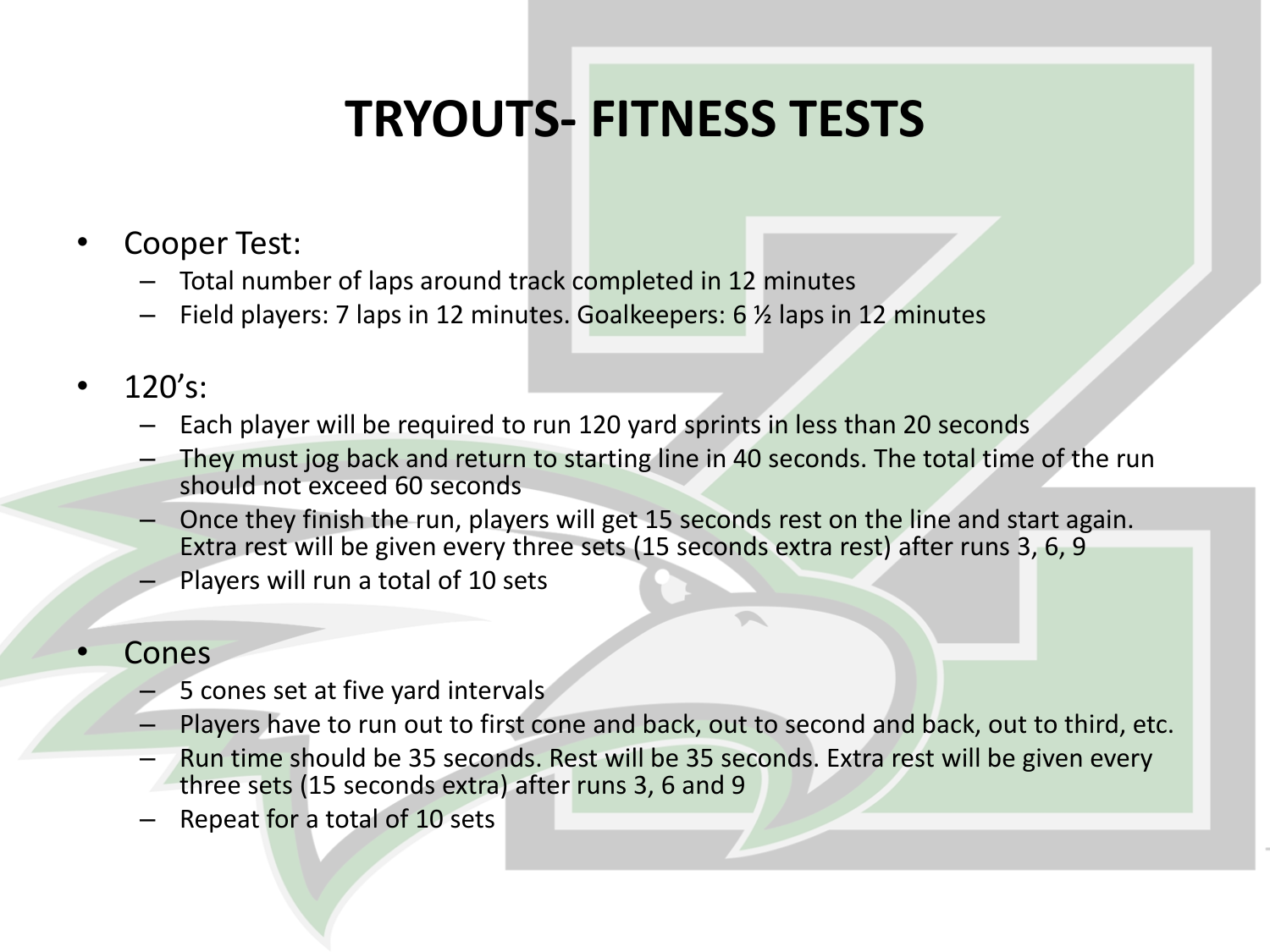### **PRE-SEASON TRAINING**

- After tryouts are completed and teams are set pre-season will begin
- Pre-Season will run from August 7-16<sup>th</sup>
- Each individual head coach will set training dates and times for pre-season practices
- Attached calendar has tentative dates and activities for pre-season practices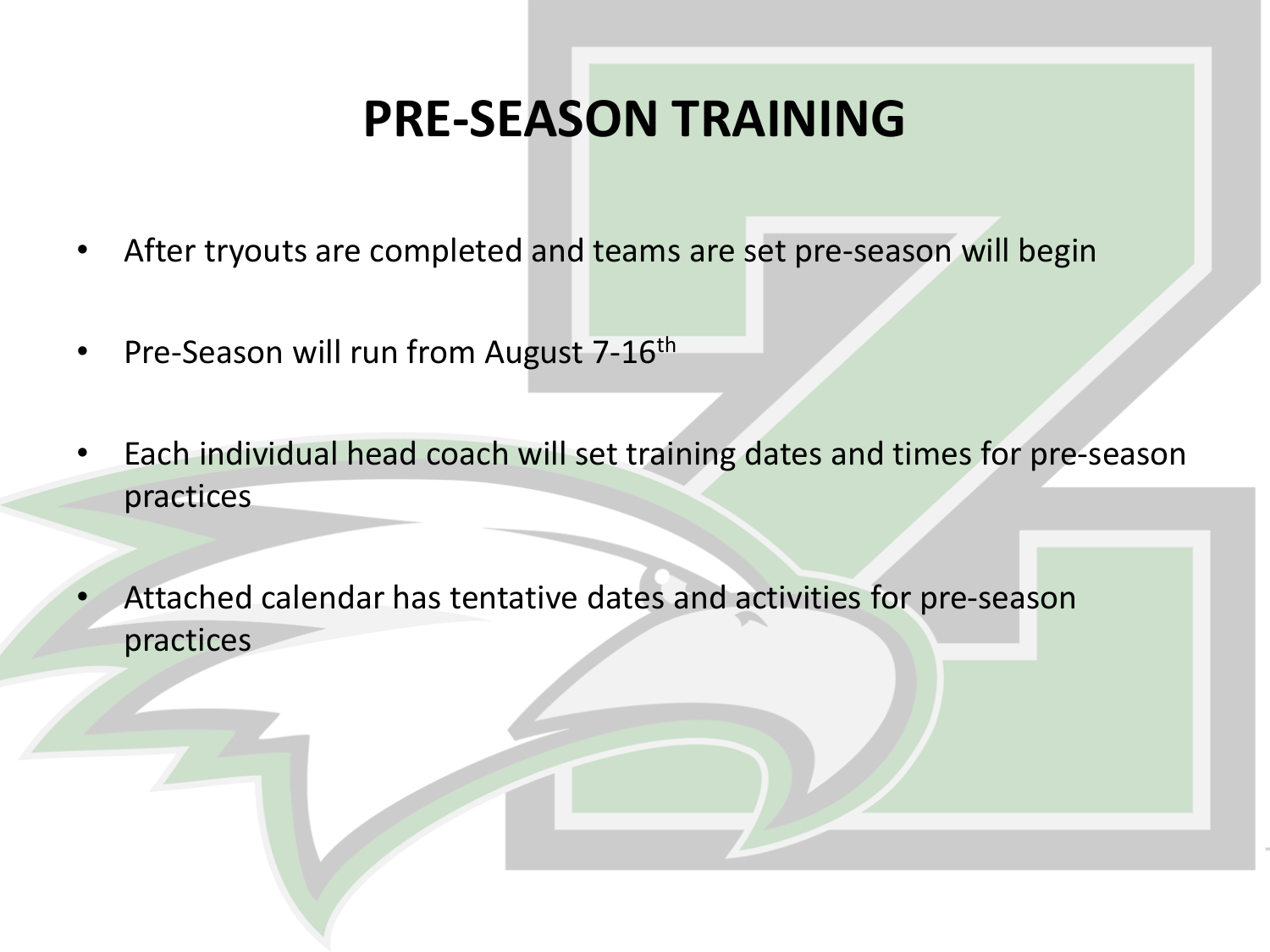## **REGULAR SEASON**

- Regular season begins August 17th for JV and Varsity and August 20th for Frosh. The season ends early October for JV/Frosh team. (9 week season)
- Varsity team competes in State tournament beginning in early October
- Game schedule (Draft) provided separately , dates/times might change
- Regular season practice dates/times will be communicated by head coach
- Varsity and JV teams have similar game schedule
	- Most games are Wednesdays and Saturdays with a few Mondays
	- JV team plays before Varsity, most of their games are at 5:30PM
	- Varsity games start after JV game ends, around 7:00PM or so
- Frosh team has different game schedule from JV/Varsity
	- Most games are Tuesdays and Thursdays with a few Saturdays
	- Frosh games usually start at 5:30PM or 7:00PM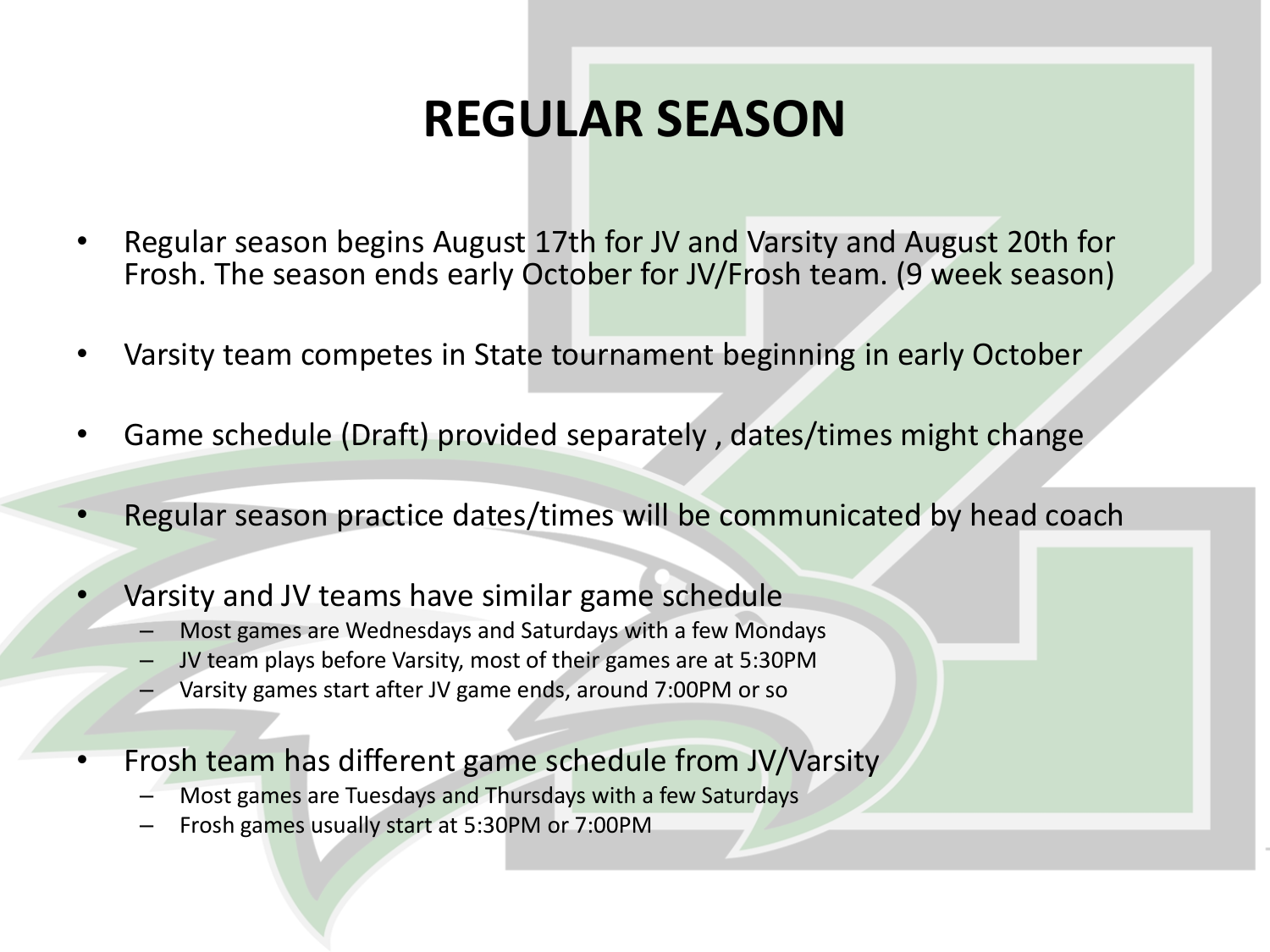# **ATHLETIC HANDBOOK**

- Students and Parents need to become familiar with the honor code and code of conduct set by the school
- Athletic participation is a privilege, and athletes are held to a very high standard 365 days a year both in and out of school
- Any player who violates school policy, either in or out of the season will be subjected to suspension or team expulsion based on Zionsville Community High School code of conduct guidelines
- In addition it is expected that all players maintain good grades in order to participate, specific GPA requirements are outlined in the athletic handbook
- The athletic handbook can be found at: [http://www.zcs.k12.in.us/sites/www.zcs.k12.in.us.zhs/files/athletics/Athletics/](http://www.zcs.k12.in.us/sites/www.zcs.k12.in.us.zhs/files/athletics/Athletics/AthleticsHandbook.pdf) AthleticsHandbook.pdf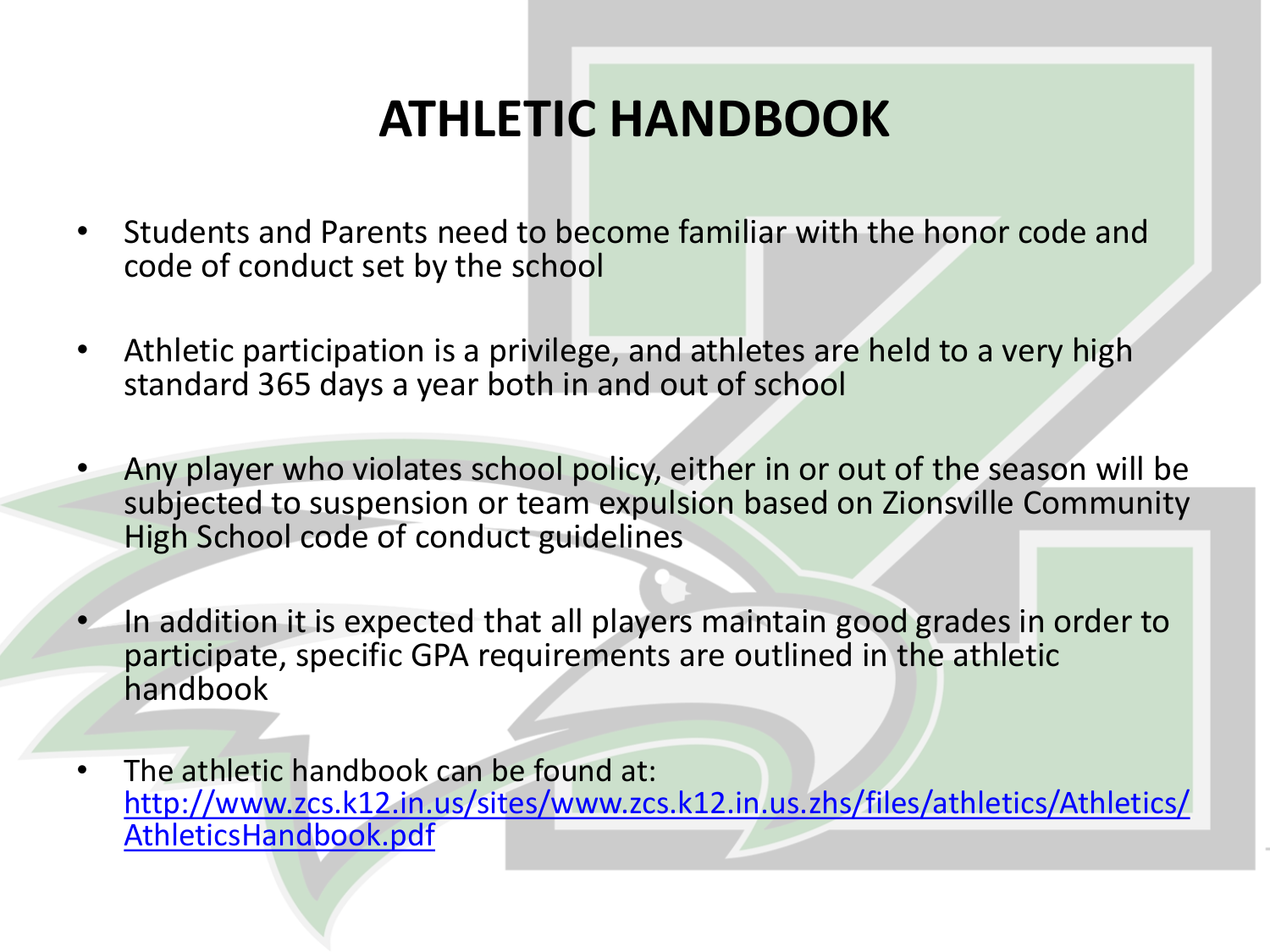## **RANDOM DRUG TESTING POLICY**

- On April 10, 2017 the ZCS Board of School Trustees adopted Policy 5530.01 creating a random drug testing program for all high school students participating in extracurricular activities or purchasing a pass to park on campus.
- Each student wishing to participate in extracurricular activities or park on school grounds will need to complete a consent form enrolling in the testing program.
- This form requires the signatures of both the student and a parent/guardian. This form can be turned in to the athletic office and is valid until the student opts out of the program.
- For more information please contact ZCHS Athletic Department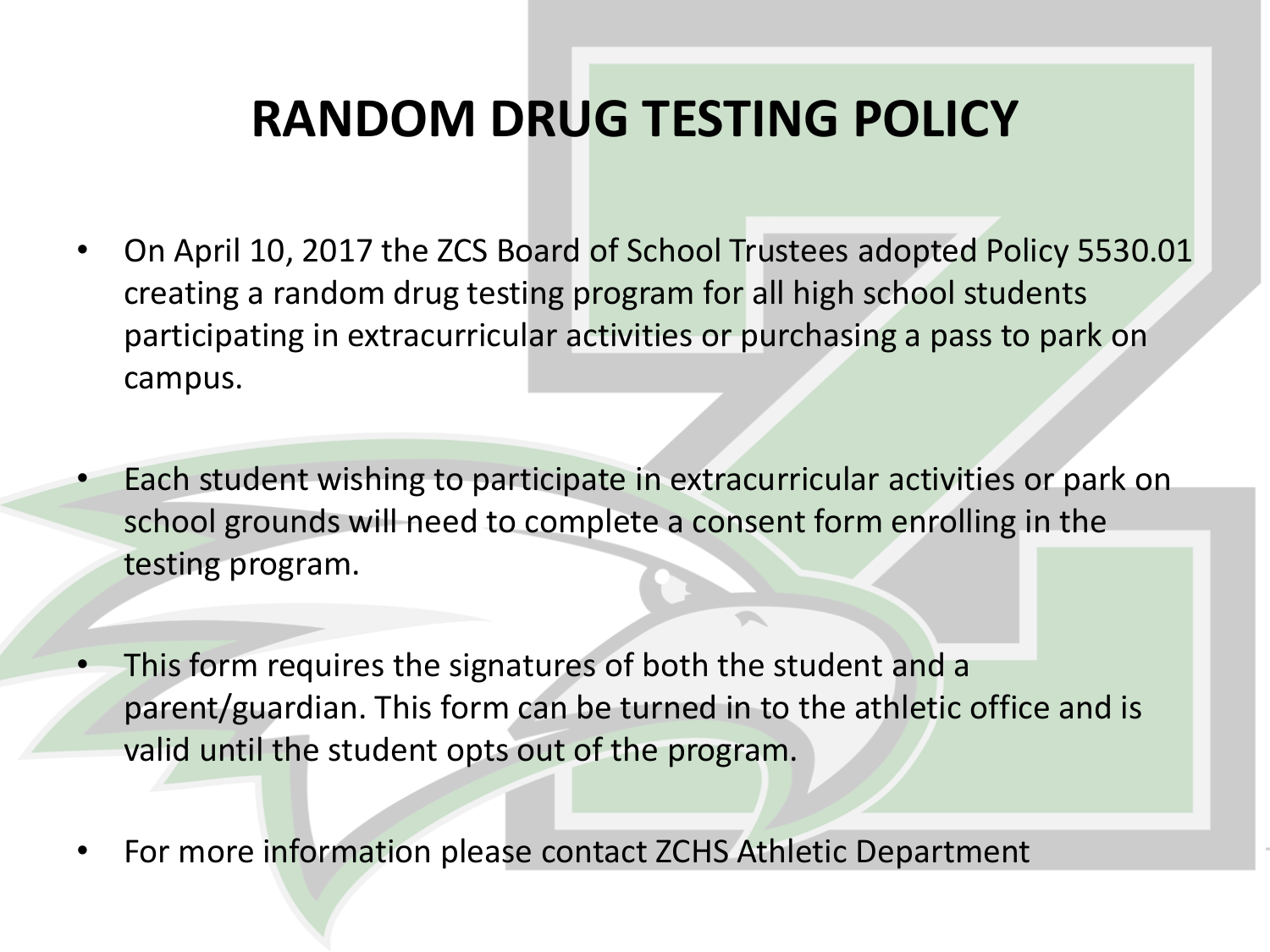### **TEAM WEBSITE/TEAMSNAP/SOCIAL MEDIA**

- Best HS girls' soccer website by far! You will be able to find all of the information about our soccer program. [www.zionsvilleladyeaglessoccer.com](http://www.zionsvilleladyeaglessoccer.com/)
- TeamSnap: all activities will be posted as well as e-mail/text communication. If you have not received invitation to join please contact coach Ramon
- Social Media: ZCHS Girls Soccer Program has Facebook, Twitter, and Instagram pages. Please see links below and join us!!
	- Facebook:<http://www.facebook.com/home.php#!/LadyEaglesSoccer>
	- Instagram: ZHS\_LADY\_EAGLES\_SOCCER
	- Twitter:<http://twitter.com/#!/LadyEaglesVrsty>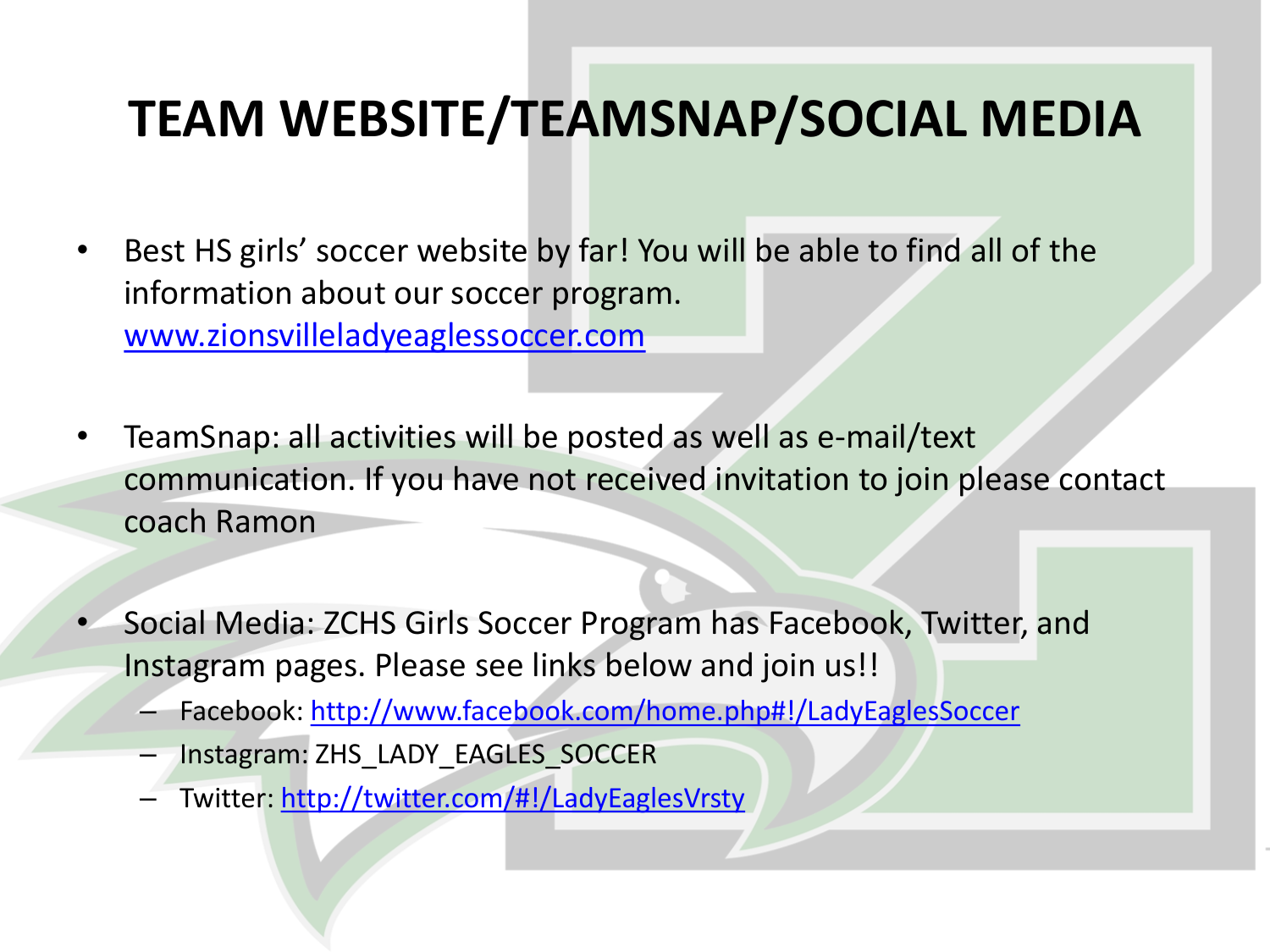### **MISCELLANEOUS INFORMATION**

- Practices are held off school property at 875E practice facility (some practices might be held at ZHS Football Stadium).
- No school bus transportation for practices, parents responsible to drive players to-from practice
- Home Games are held off school property at ZYSA Eagle Field
- Most away games are held in Indianapolis area. For 2019 we will have an overnight trip to Cincinnati, OH area for JV and Varsity team only.
- Bus Transportation is provided for all away regular season games
- Parents are responsible to drive players to home games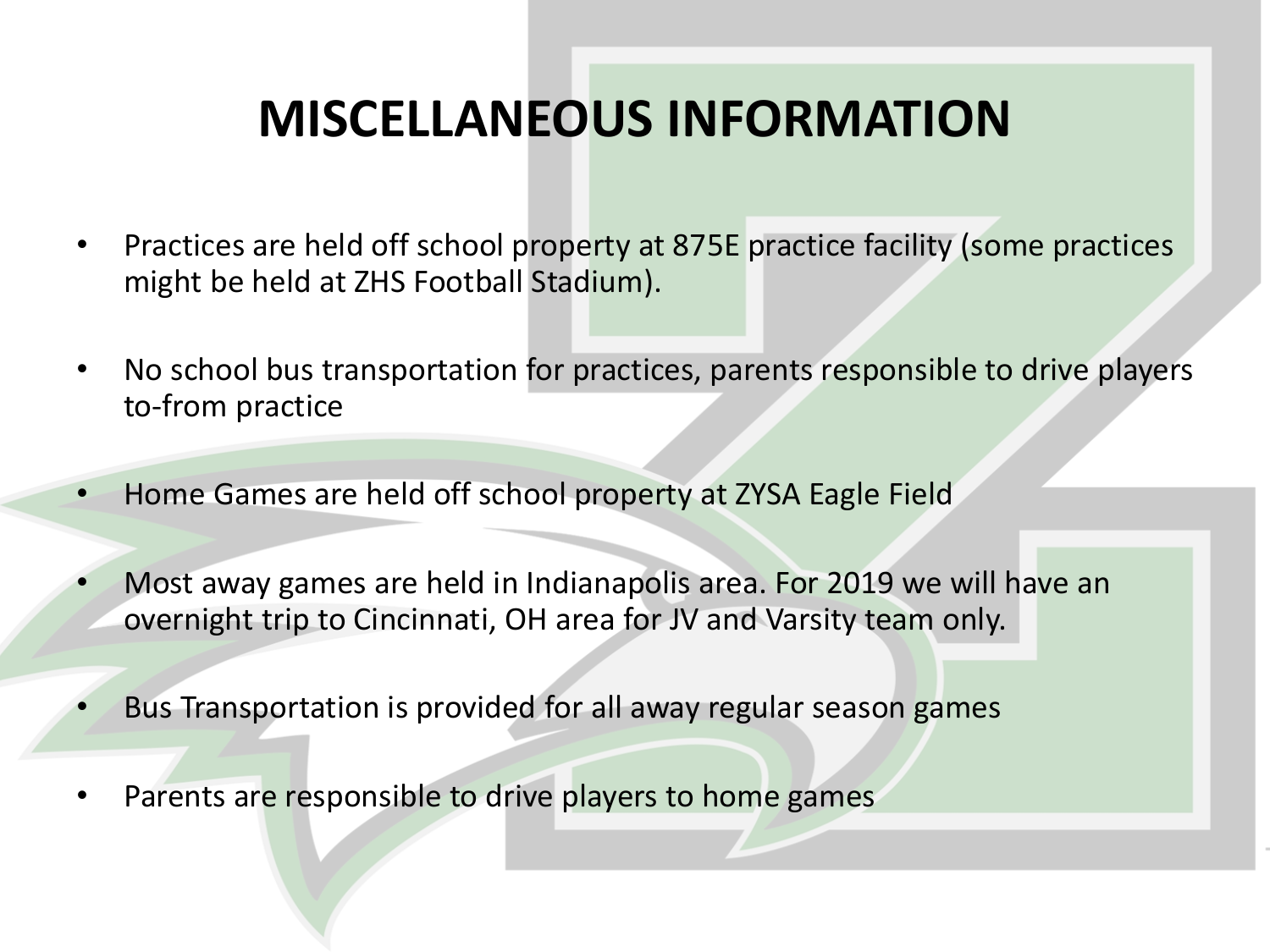### **MISCELLANEOUS INFORMATION (cont.)**

- We do incur several fees for the regular HS season
	- Participation fee set by the school.
	- ZHS Girls Soccer Team fee
- Information on fees will be provided closer to tryouts date
- Players receive game uniforms at no cost (returned to school).
- School provides soccer balls, equipment, etc.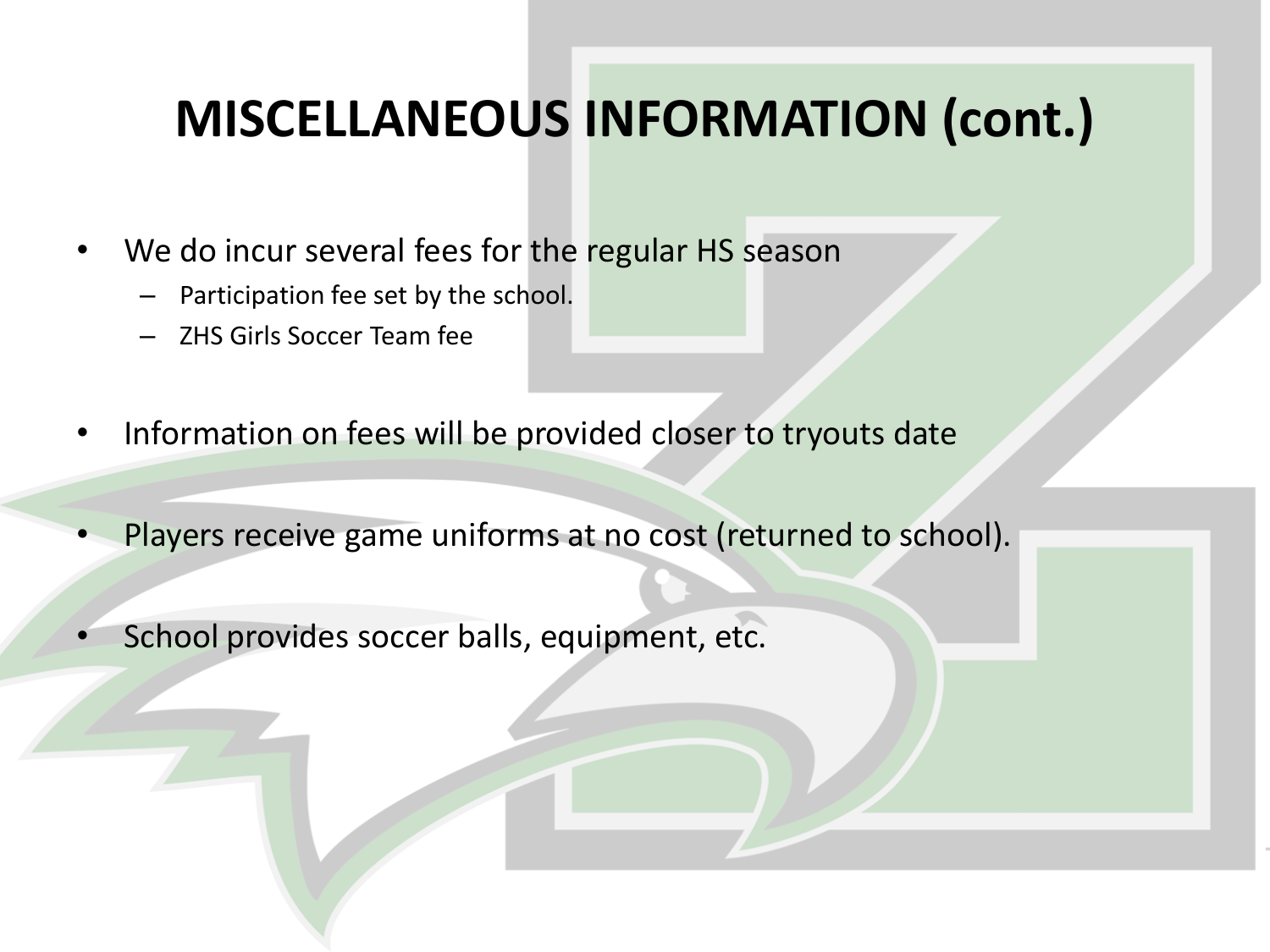## **MISCELLANEOUS QUESTIONS**

- Are there games during Labor Day Weekend? **A= Yes, Varsity and JV have a game on Saturday 08/31. Frosh does not have a game.**
- Where can I find all forms needed before tryouts?

**A: Forms can be found on school athletics website. The new updated ones will be posted there by early May**. [http://zhs.zcs.k12.in.us/apps/pages/athletic\\_forms](http://zhs.zcs.k12.in.us/apps/pages/athletic_forms)

• What are the rules for club soccer participation during HS season **A: Players are not allowed to play both HS and Club soccer at the same time. This includes practices. After the HS season is over players can join their club teams.** 

• What are the rules for number of players from the same HS playing for the same club team?

**A: Club teams starting at U15 can have 7 players of the same high school on the same team**. **This is per IHSAA rule. (change- previously the number was 6).**